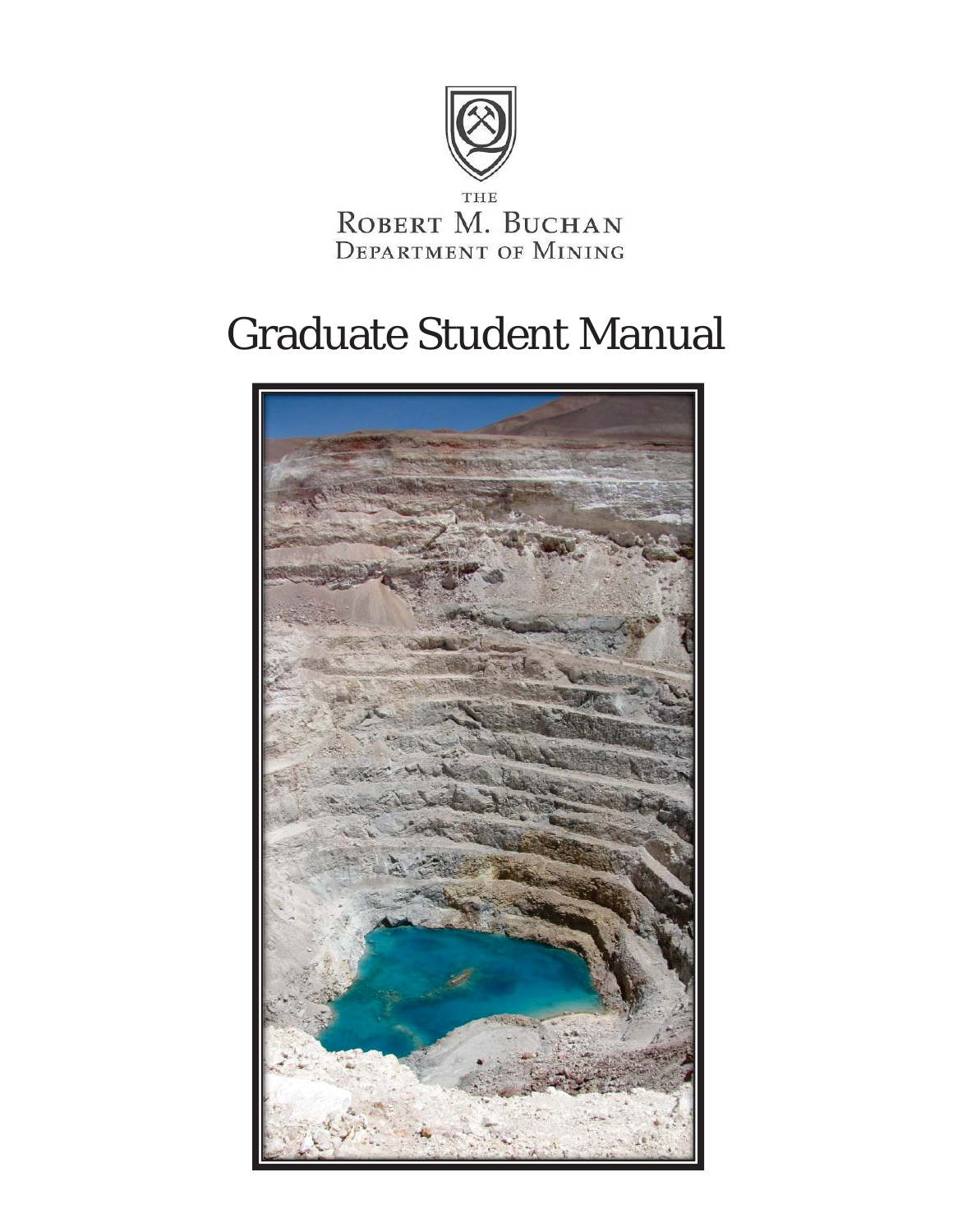# **Content**

| $\mathbf{1}$ |           |                                                                           |  |  |
|--------------|-----------|---------------------------------------------------------------------------|--|--|
| 2            |           |                                                                           |  |  |
| 3            |           |                                                                           |  |  |
| 4            |           |                                                                           |  |  |
|              | 4.1       |                                                                           |  |  |
|              | 4.2       |                                                                           |  |  |
|              | 4.3       |                                                                           |  |  |
|              | 4.4       |                                                                           |  |  |
|              | 4.5       |                                                                           |  |  |
|              | 4.6       | Queen's University International Centre (QUIC): http://quic.queensu.ca/ 7 |  |  |
| 5            |           |                                                                           |  |  |
| 6            |           |                                                                           |  |  |
|              | 6.1       |                                                                           |  |  |
|              | 6.2       |                                                                           |  |  |
|              | 6.3       |                                                                           |  |  |
|              | 6.4       |                                                                           |  |  |
|              | 6.5       |                                                                           |  |  |
|              | 6.6       |                                                                           |  |  |
|              | 6.7       |                                                                           |  |  |
|              | 6.8       |                                                                           |  |  |
|              | 6.9       |                                                                           |  |  |
| $7^{\circ}$  |           |                                                                           |  |  |
|              | 7.1       |                                                                           |  |  |
|              | 7.2       |                                                                           |  |  |
|              | 7.3       |                                                                           |  |  |
|              | 7.4       |                                                                           |  |  |
|              |           | 7.4.1                                                                     |  |  |
| 8            |           |                                                                           |  |  |
|              | 8.1       |                                                                           |  |  |
|              |           |                                                                           |  |  |
|              | 8.2       |                                                                           |  |  |
|              |           |                                                                           |  |  |
|              | 8.3       |                                                                           |  |  |
|              |           |                                                                           |  |  |
|              | 8.4       |                                                                           |  |  |
|              | 8.5       |                                                                           |  |  |
|              | 8.6       |                                                                           |  |  |
|              | $\bullet$ |                                                                           |  |  |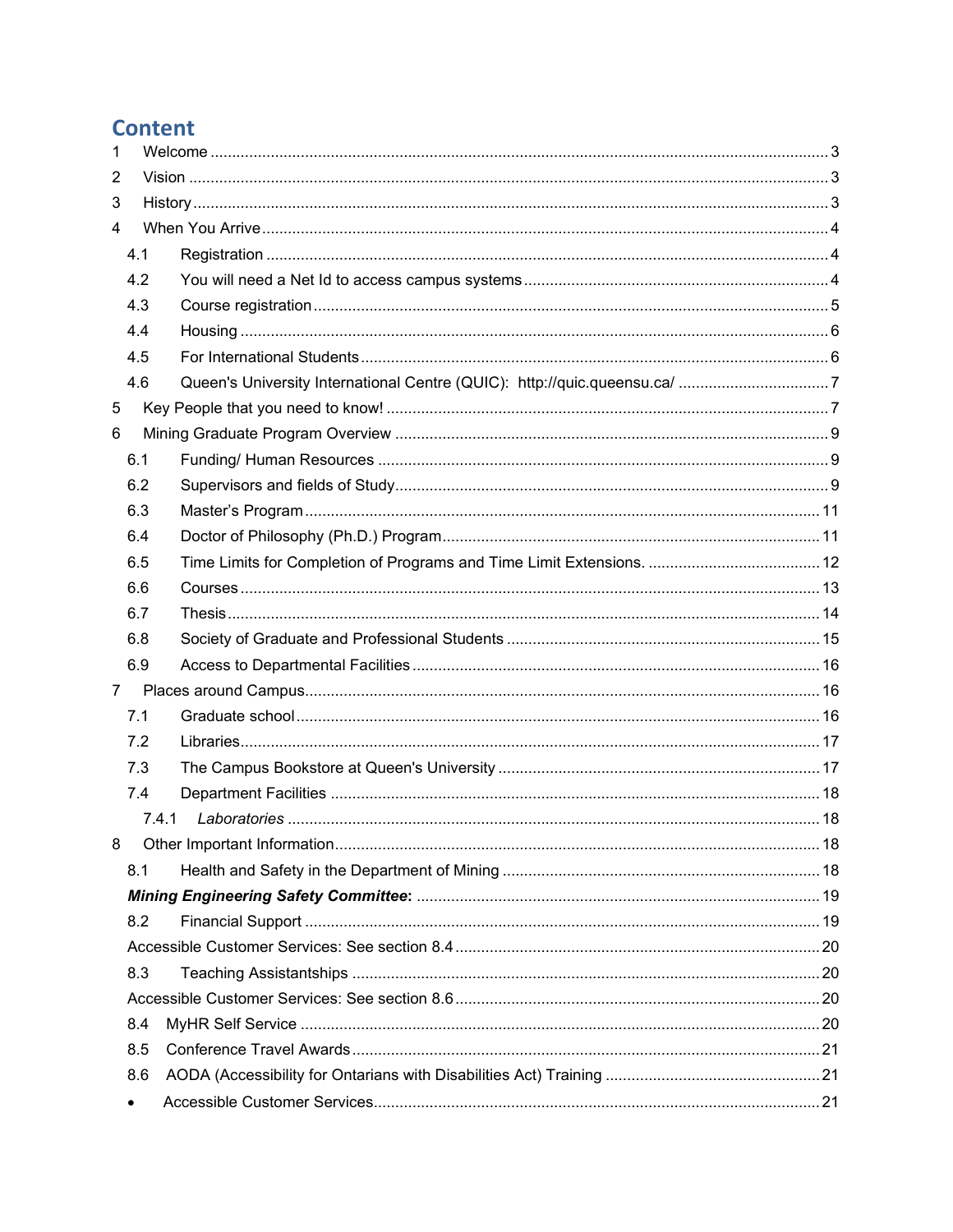| $\bullet$ |                                                                                       |  |
|-----------|---------------------------------------------------------------------------------------|--|
| $\bullet$ |                                                                                       |  |
| $\bullet$ | Accessible Instruction for Educators (only needed if you are a Teaching Assistant) 21 |  |
| 8.7       |                                                                                       |  |
| 88        |                                                                                       |  |
| 8.9       |                                                                                       |  |
| 9         |                                                                                       |  |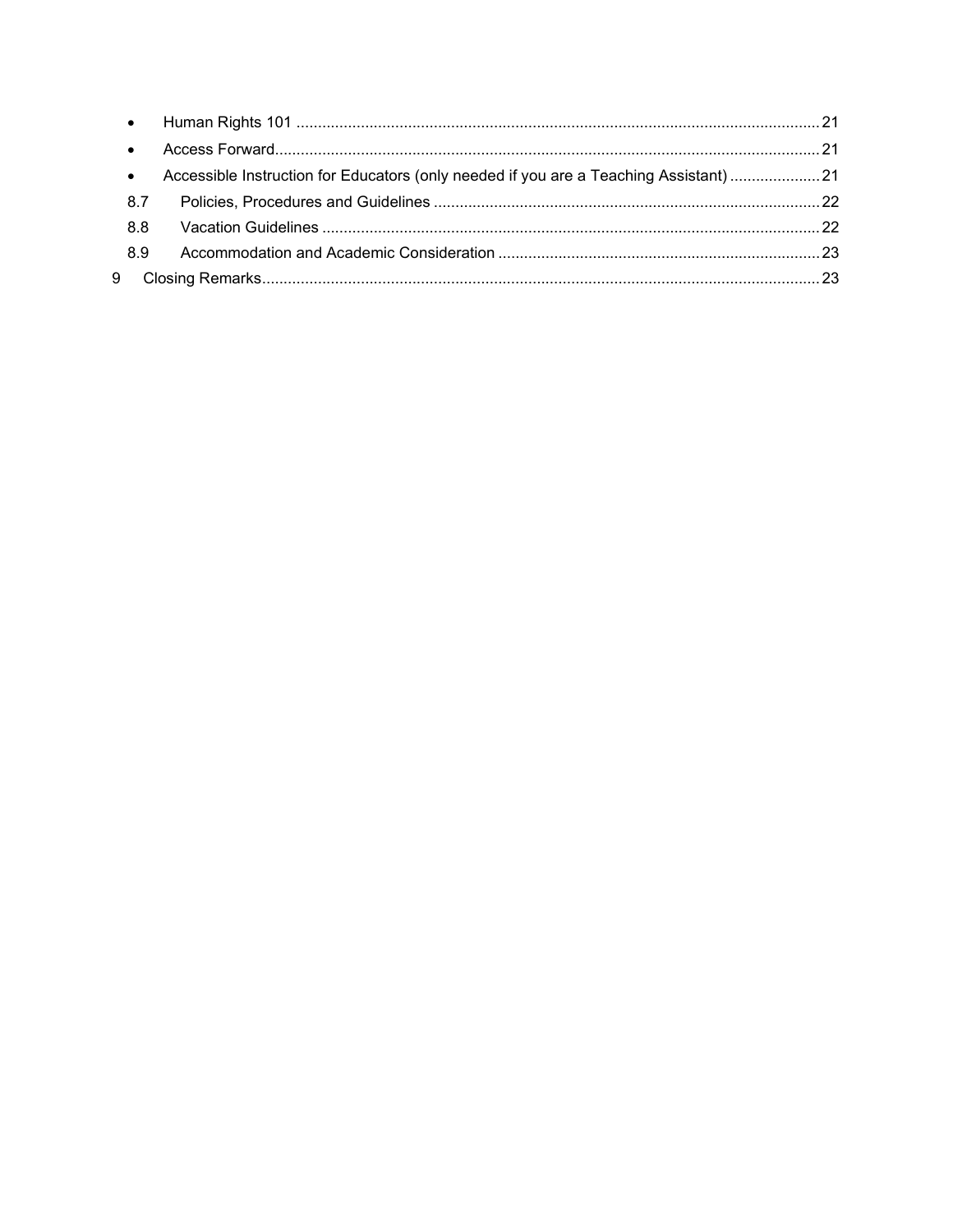# <span id="page-3-0"></span>**1 Welcome**

To all new graduate students, we would like to welcome you to the Robert M. Buchan Department of Mining, and hope that you will find your time as a graduate student here both rewarding and educational. This manual has been created to help you navigate your way as a new or continuing graduate student in the Department and provide registration information, key policies & procedures\*, and funding.

## <span id="page-3-1"></span>**2 Vision**

To excel in applied science education and research related to the stewardship and recovery of the earth's mineral resources, accomplished by developing exceptional engineers and scholars for a sustainable global society.

# <span id="page-3-2"></span>**3 History**

Since its inauguration in 1893, Mining Engineering at Queen's has held a significant position in the Canadian Mineral Industry. Graduates are involved in all facets of the industry and can be found at major mining operations throughout the world. Our engineers work in base metals, gold, iron ore, industrial minerals, coal, uranium, oil, with consulting companies, geotechnical groups, environmental groups, heavy and light equipment manufacturing companies, computer software

\*Changes in Policy

While every effort is made to keep the contents of this document current, The Robert M. Buchan Department of Mining reserves the right to modify, suspend, or terminate any of the policies, procedures, and/or benefits described in the manual with or without prior notice to employees.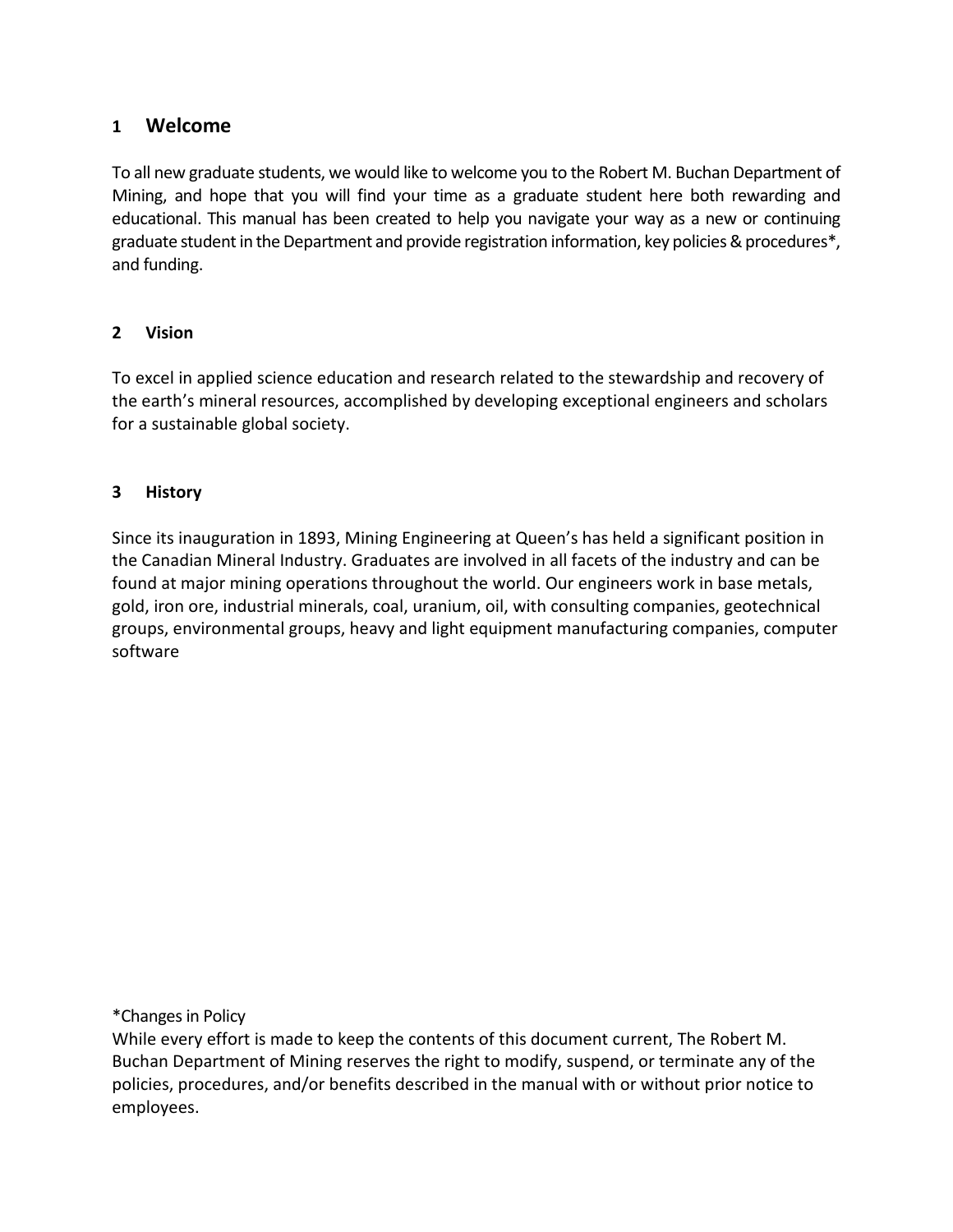# <span id="page-4-0"></span>**4 When You Arrive**

By the time you read this, you will probably have made contact with several people in the Department and, perhaps, have begun to familiarize yourself with the University.

If you have not already done so, the first person to see is Alicia Alves, Graduate Assistant (Goodwin Hall, room 354). Alicia will be able to direct you and introduce you to the Graduate Chair, your supervisor (MEng students do not have a supervisor), and the others you will be working with over your time here.

Alicia will also be able to direct you in your next steps, which include:

- your classes,
- arrange to complete safety training procedures,
- obtaining office space,
- completing any outstanding documents that are required by the University.

## <span id="page-4-1"></span>**4.1 Registration**

Whether you are a new or current student, there is a lot for you to do to get ready as your academic year approaches. Below is a summary of tasks and events to help you start your graduate degree with as much information as possible.

*[Acceptance of the offer](https://eservices.queensu.ca/apps/sgsapp/)* - don't forget to respond to our offer of admission, and let us know if you have accepted our offer.

Pay your fees or make Fee Payment Agreements - All graduate students must choose a fee payment method before registering. Unless paying via pre-authorization, full fall tuition and fees payment must be made before you register. Please check the [fee tables](http://www.queensu.ca/registrar/currentstudents/fees.html) to see the amount owing for your program. Information on fee payment methods is also available on the [University Registrar's website.](http://www.queensu.ca/registrar/currentstudents/fees/payment.html)

<http://www.queensu.ca/registrar/financials/tuition-fees>

Guide to Registration and Fees: [http://www.queensu.ca/registrar/resources/registration](http://www.queensu.ca/registrar/resources/registration-guides)[guides](http://www.queensu.ca/registrar/resources/registration-guides)

#### <span id="page-4-2"></span>**4.2 You will need a Net Id to access campus systems**

Your NetID is your network identity at Queen's. It will be the "User ID" you need to sign on to the applications and services operated by ITServices, such as email, electronic course management systems, *SOLUS* Student Center, MyQueensU Portal, QShare, Wiki, etc.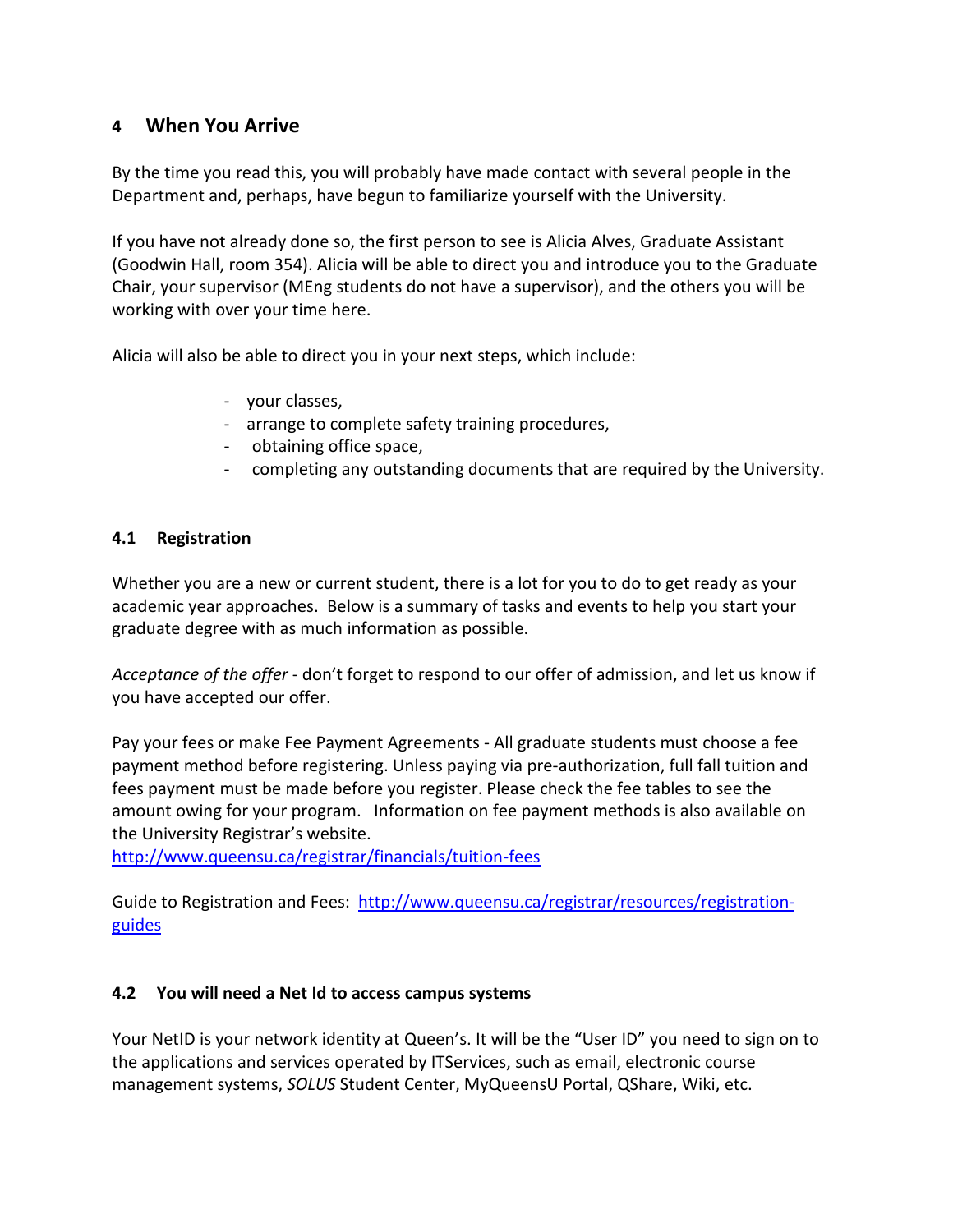The login is called your "NetID", and instructions on how to generate them can be found at: <http://www.queensu.ca/its/getting-started/student>

You will need your Queen's student number to complete these processes.

If you don't have your Student number, please call the School of Graduate Studies office at 613-533-6100. Due to confidentiality requirements, we cannot provide you with your student number by email.

\*\* Note: You will need a second NetID if you become employed by the University as a research and/or teaching assistant. The graduate assistant will initiate this process with you when if needed.

# <span id="page-5-0"></span>**4.3 [Course](http://www.queensu.ca/sgs/orientation/rego.html) registration**

Your graduate program should first be discussed with your supervisor (M.A.Sc. & Ph.D.). If you are in the MENG program, you will need to meet with the Graduate Chair to review your program to confirm you meet all the necessary course requirements needed to graduate.

The courses to be offered by the Department are listed under Courses of Instruction on the School of Graduate Studies website here: https://www.queensu.ca/academiccalendar/graduate-studies/courses-instruction/mine/..

The courses you plan to take during the current session (fall and winter terms) must be entered on an academic change form. Once the form is filled out and has all the required signatures, return it to Alicia in the main office for processing.

[http://www.queensu.ca/registrar/sites/webpublish.queensu.ca.uregwww/files/files/SGS\\_Acad](http://www.queensu.ca/registrar/sites/webpublish.queensu.ca.uregwww/files/files/SGS_Academic_Change_Form.pdf) emic Change Form.pdf

\**These forms are also available in the Main Office (Goodwin Hall, Room 354).*

You can use SOLUS student centre to look up courses by browsing the courses catalog in the "My Planner tab".

*Graduate Calendar:* <https://www.queensu.ca/sgs/graduate-calendar>

*Sessional dates:* <http://www.queensu.ca/registrar/resources/sessional-dates>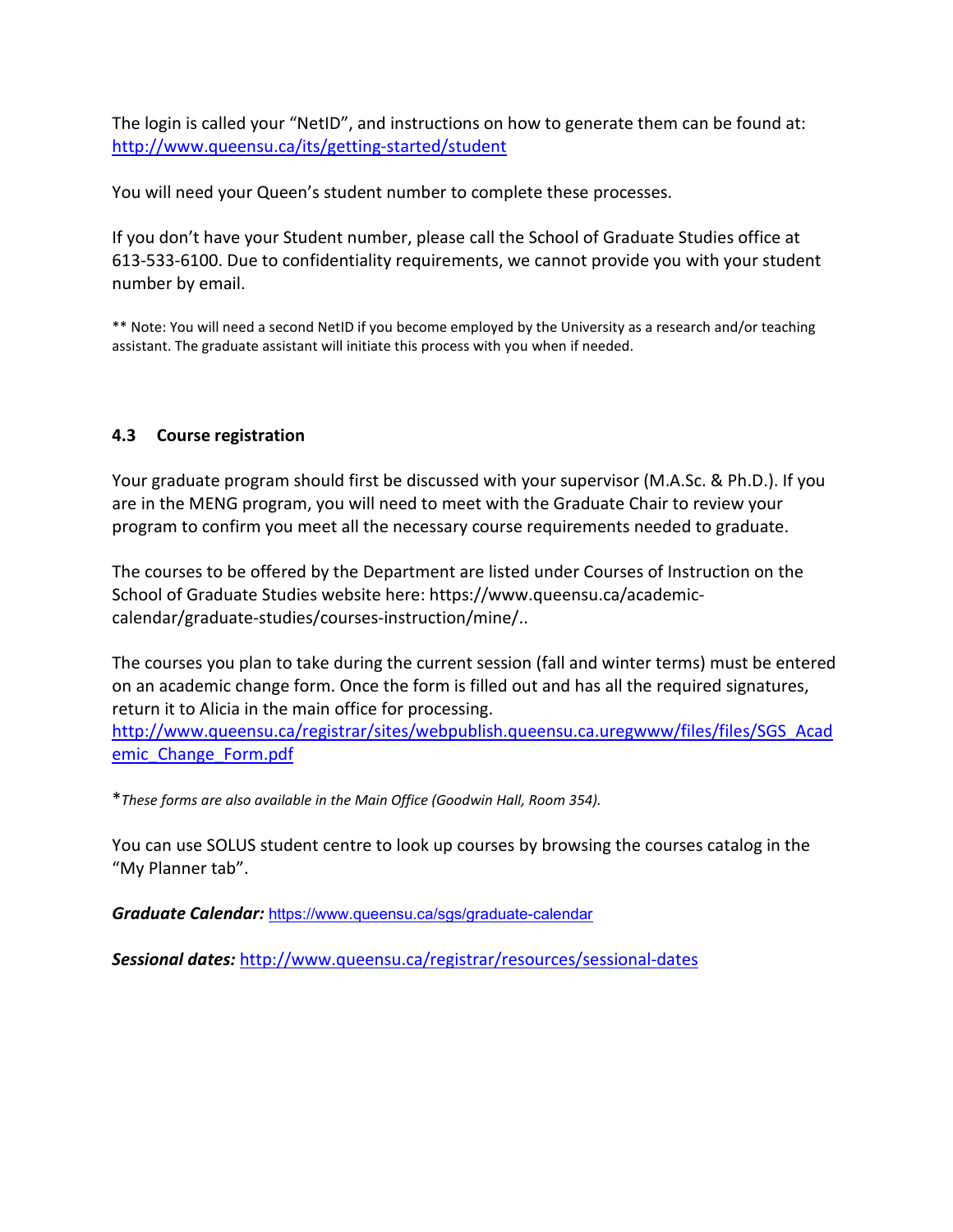# <span id="page-6-0"></span>**4.4 Housing**

*Community Housing* manages the student rental properties owned by Queen's University. This includes two apartment complexes located at west campus - [An Clachan](http://housing.queensu.ca/community_housing/anclachan.asp) an[d John Orr Tower](http://housing.queensu.ca/community_housing/johnorrtower.asp)  and a variety of apartments and houses in th[e Student Village](http://housing.queensu.ca/community_housing/CORERENTALGROUP.ASP) (Core Rentals) around campus. Community Housing also operates an [Accommodations Listing Service w](http://housing.queensu.ca/community_housing/accommodationlistingservice.asp)here external landlords can post listings for student rental units. The [Landlord Contract Program](http://housing.queensu.ca/community_housing/landlordcontractprogram.asp) is also managed by Community Housing.

# *Location*

Community Housing is located at 169 University Avenue at the corner of University and Clergy West. Paid parking is available underground at the Queen's Centre. Entrance is off of Division Street.

## *Hours of Operation*

*(Telephone reception 8:30 am to 4:30 pm)* Open to Walk-in Customers from 9:00 am to 4:00 pm, Monday to Friday (excluding holidays). We are open over the lunch hour.

Phone: 613-533-2501 Email: [community.housing@queensu.ca](mailto:community.housing@queensu.ca) Website:<http://community.housing.queensu.ca/>

# <span id="page-6-1"></span>**4.5 For International Students**

It is exciting and challenging to move to a new country, settle into a new culture, and study on a new campus, but even the most capable and enterprising students can use some help from time to time. Here is a link to a handbook to help you acclimatize to life at Queen's. It contains information on everything from health insurance to immigration, to academic culture, to meeting people, to renting accommodation in Canada. In addition, there are chapters giving details on all of the significant aspects of your Queen's experience.

International Student Guidebook <https://quic.queensu.ca/wp-content/uploads/2019/06/ISG.pdf>

#### *[Medical Insurance](http://www.queensu.ca/sgs/orientation/uhip.html)*

As an international student, you and any dependents *must* sign up for UHIP immediately upon arrival, either in person at the Queen's University International Centre (QUIC), or online at <http://quic.queensu.ca/international-students-and-staff/health-insurance-and-care/uhip/>

*Work Authorization Permit & Student Visas*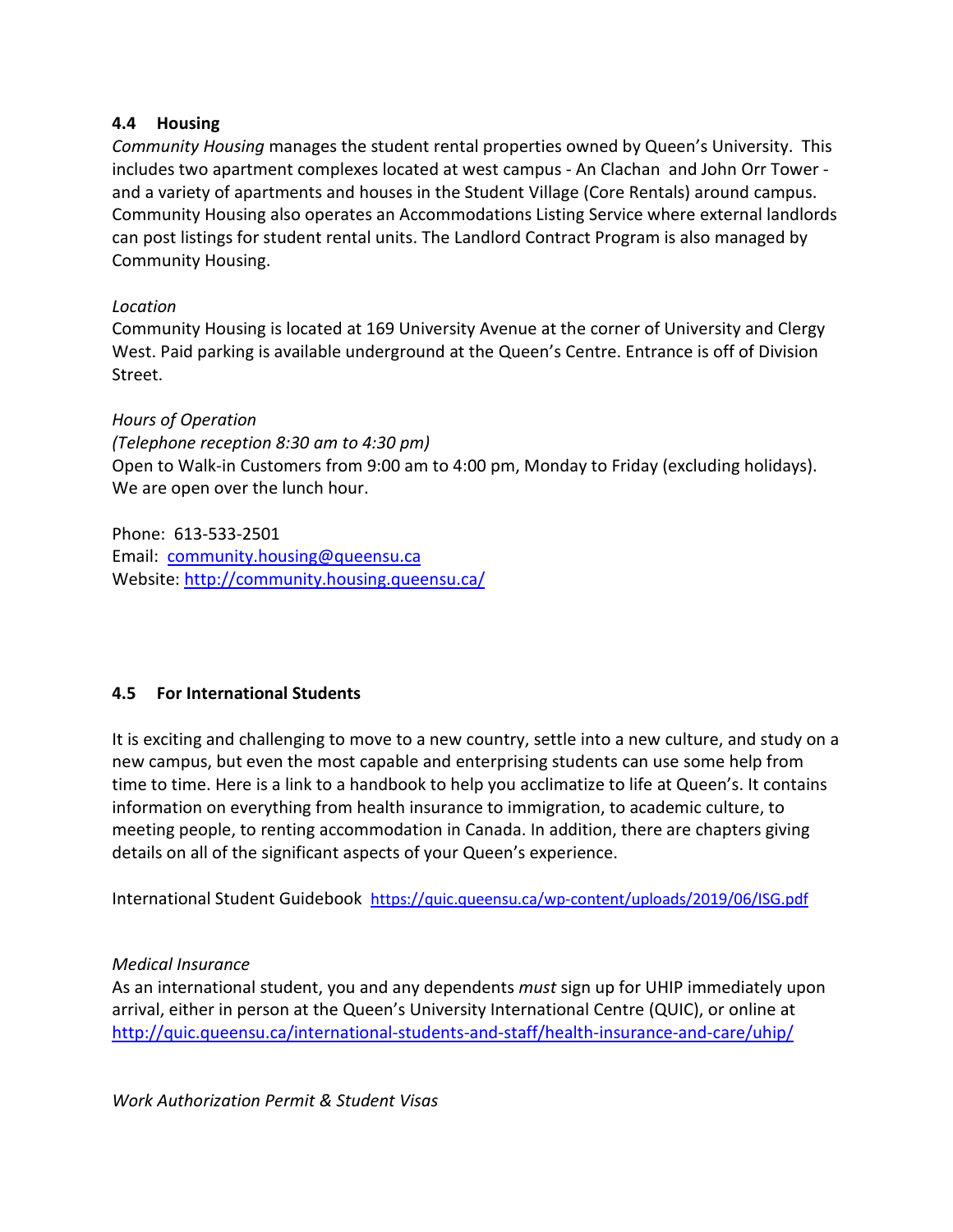This applies only to international students who have visa status for their graduate studies. You must register with the Immigration Office as soon as you arrive to obtain clearance to work and study in Canada. The link below has some beneficial information for you to understand the process.

<http://quic.queensu.ca/international-students-and-staff/canadian-permits-and-visas/>

# <span id="page-7-0"></span>**4.6 Queen's University International Centre (QUIC):** <http://quic.queensu.ca/>

The Queen's University International Centre (QUIC) is a support service for all members of the Queen's community. Its activities promote an internationally informed and cross-culturally sensitive learning environment.

At QUIC, we pride ourselves on being innovative and creative. We assist in building community among students and with our colleagues at Queen's. We also engage in research, professional development and training activities with the broader community of international educators across Canada and worldwide.

Our lounge provides a comfortable setting for relaxation, reading, conversation, and meeting people from other countries. Come and visit us! We're located on the second floor of Mitchell Hall, room 208, 68 Union Street. Our office hours are 8:30 am - 4:30 pm, Monday to Friday.

# <span id="page-7-1"></span>**5 Key People within the department**

Head of Department **Julian Ortiz** *Head/Associate Professor* 613-533-2910, Goodwin 332 Julian.Ortiz@queensu.ca

Graduate Chair **Chris Pickles** *Grad Chair/Professor* (613) 533-2759, Goodwin 342 Christopher.Pickles@queensu.ca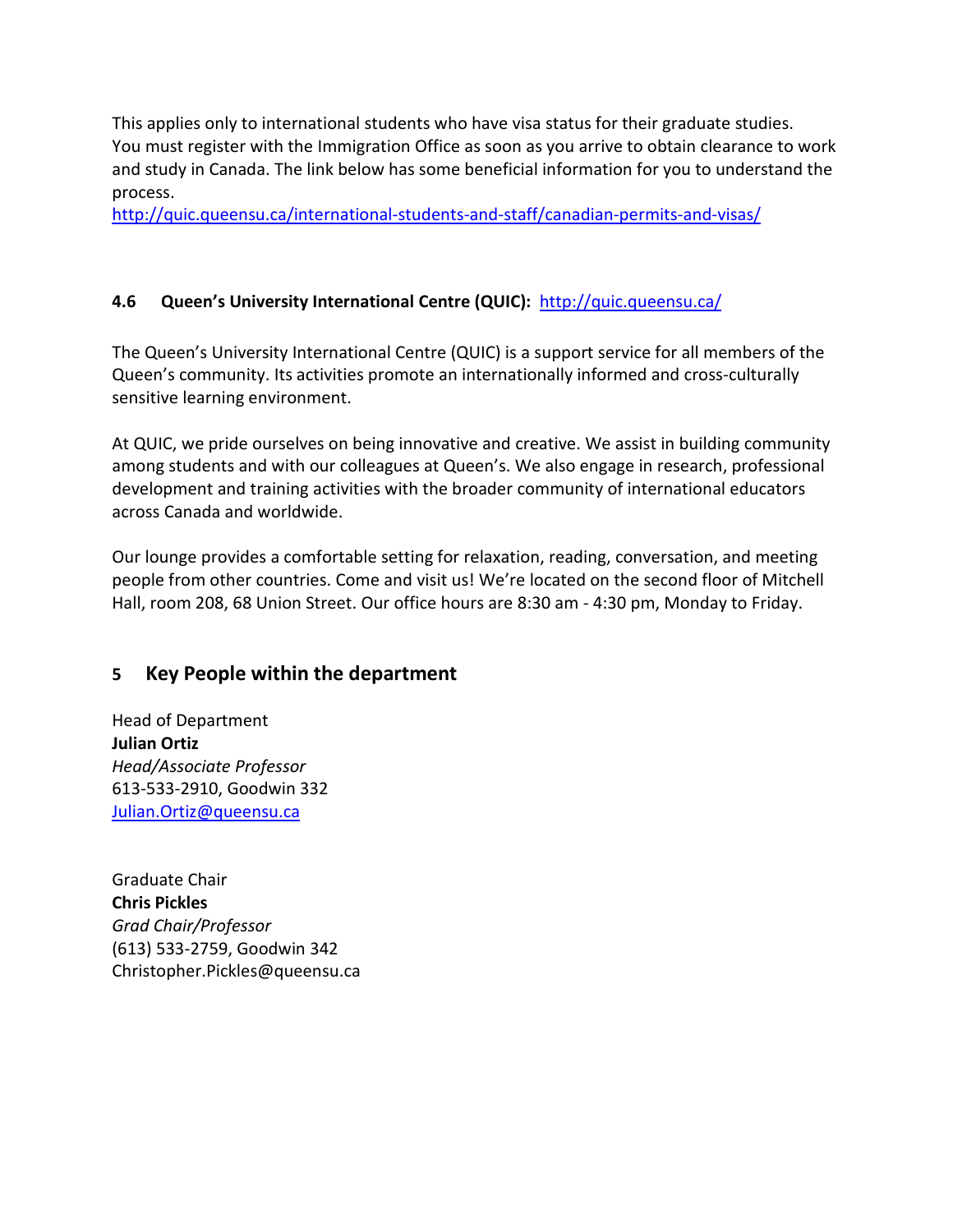**Julie Sharrard** *Department Manager* 

**Alicia Alves** *Graduate Program Assistant/ Undergraduate Program Assistant*

**Brittany Cox** *Administrative and Financial Assistant*

Goodwin 354 (613) 533-6000 Extension: 77137 Julie.sharrard@queensu.ca

Goodwin 354 (613) 533-6000 Extension: 77135 [mine.undergrad@queensu.ca](mailto:mine.undergrad@queensu.ca) mine.grad@queensu.ca

Goodwin 354 (613) 533-2230 brittany.cox@queensu.ca

**Jenny Cruz**  *Program Coordinator, Online Programs*

**Oscar Rielo** *Senior Program Coordinator*

**Perry Ross**  *Testing Operator* 

**Brooke Belfall** *Mineral Processing Technician* 

**Larry Steele** *Mining Engineering Technician* Goodwin 354 (613) 533-6000 Extension: 79312 j.cruz@queensu.ca

(613) 533-2194 , Goodwin 325B Extension: 32194 [Oscar.Rielo@queensu.ca](mailto:Oscar.Rielo@queensu.ca)

Goodwin 220 (613) 533-6000, Extension: 75326 [Perry.Ross@queensu.ca](mailto:Perry.Ross@queensu.ca)

Goodwin 434 (613) 533-2195, Extension: 32195 [brooke.belfall@queensu.ca](mailto:brooke.belfall@queensu.ca)

Goodwin 220 (613) 533-3327, Extension: 33327 [Larry.Steele@queensu.ca](mailto:Larry.Steele@queensu.ca)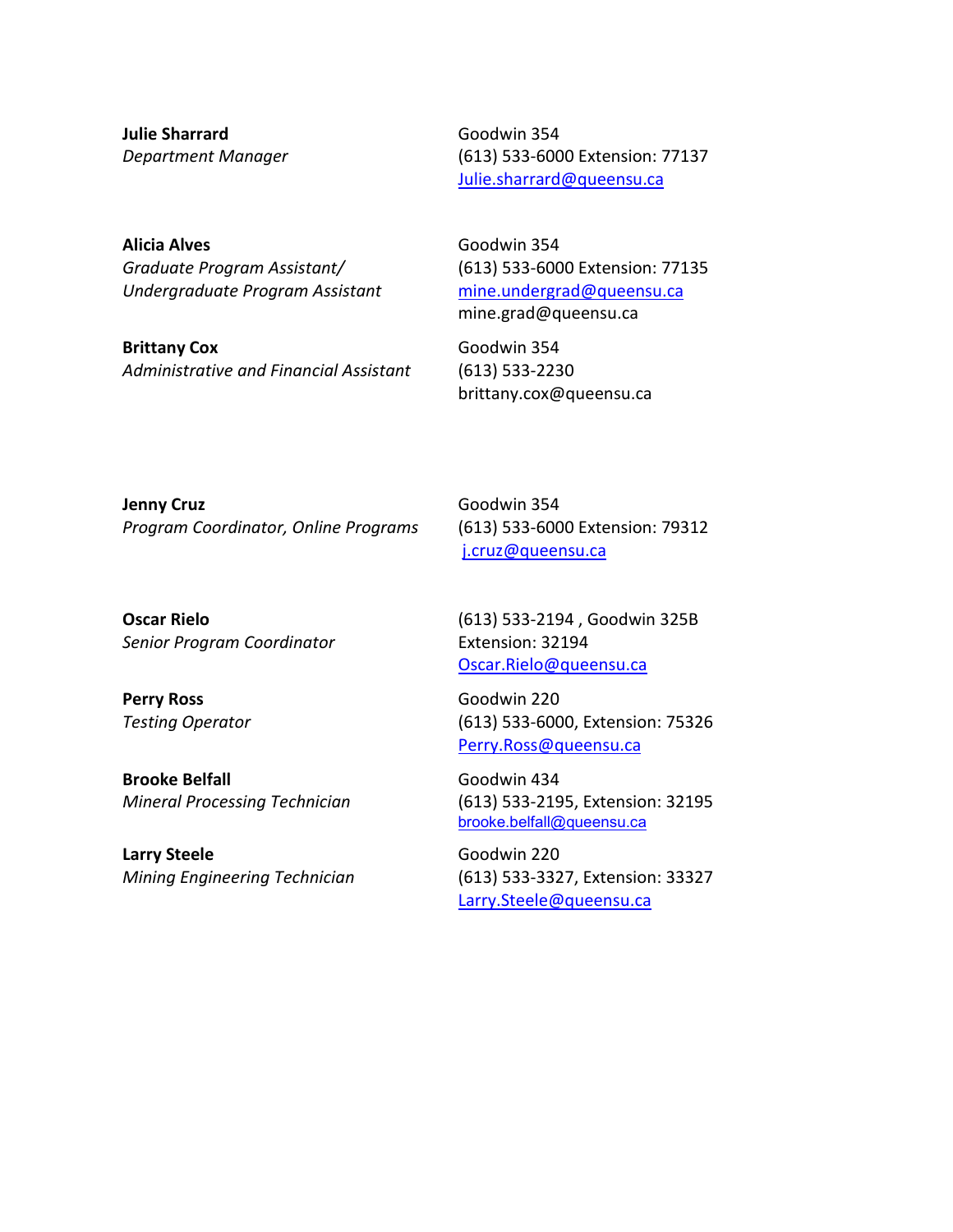# <span id="page-9-0"></span>**6 Mining Graduate Program Overview**

The Mining Engineering program concentrates on teaching and research involving the broader field of excavation and processing of ore to obtain the mineral products required by contemporary society.

The program is designed to produce engineers and specialists qualified to assess, design, and operate underground and open-pit mines, design and operate complex processing plants, and evaluate and maintain the mechanical equipment required by these mining or processing facilities.

Graduate students at the Masters level may follow research (M.A.Sc.) or non-research programs (M.Eng.). Naturally, at the Doctoral level, only a research program is supported.

# <span id="page-9-1"></span>**6.1 Funding/ Human Resources**

**Funding**: The minimum funding guarantee for eligible students at the M.A.Sc. level of \$25,000 and at the Ph.D. level of \$25,000 per year is available. The M.Eng program is self-funded; no funding will be provided.

**Teaching Assistantships**: A limited number of Teaching Assistantships (TA) are available for graduate students in the Department. These positions will be advertised on the department and human resources websites. Instructions on how to apply and view the available openings will be listed in section 8 of this manual.

Full-time students who are registered and in good academic standing with Queen's, are eligible for a wide range of internal and external scholarships and bursary awards. <http://www.queensu.ca/studentawards/>

# <span id="page-9-2"></span>**6.2 Supervisors and fields of Study**

See table on following page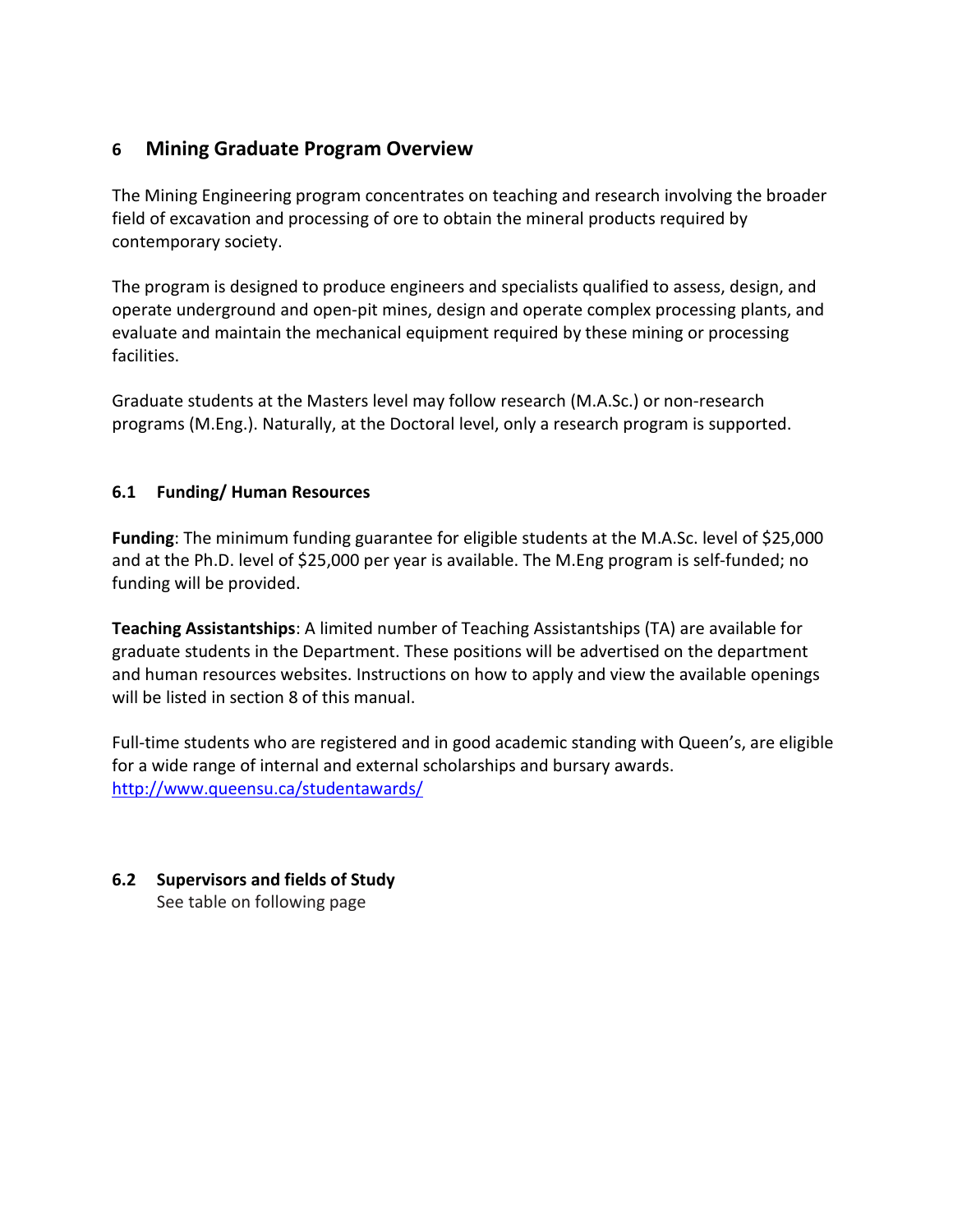| <b>Areas of Research</b>  |                                                                                                                                                                                                                                                          |  |  |
|---------------------------|----------------------------------------------------------------------------------------------------------------------------------------------------------------------------------------------------------------------------------------------------------|--|--|
| <b>Faculty Member</b>     | <b>Research Areas</b>                                                                                                                                                                                                                                    |  |  |
| <b>Laeeque Daneshmend</b> | Machine Design, Equipment Maintenance,<br>Maintenance Management, Reliability Analysis,<br>Systems Modeling, Simulation and Control, Mining<br>Automation, Telerobotics                                                                                  |  |  |
| <b>Ahmad Ghahreman</b>    | Hydrometallurgy and biohydrometallurgy, Mineral<br>processing wastes and their remediation,<br>Electrochemical dissolution of complex minerals<br>(fundamental studies), Flowsheet design and<br>modeling                                                |  |  |
| <b>Charlotte Gibson</b>   | Integration of mining and processing systems,<br>machine learning applications in mineral<br>processing and metallurgy, process development<br>for minerals used in energy storage applications,<br>oxide mineral flotation                              |  |  |
| <b>Anne Johnson</b>       | Management of Social Risk, Sustainability Reporting<br>and Metrics, Mining Law and Policy, Community<br>Relations                                                                                                                                        |  |  |
| <b>Takis Katsabanis</b>   | Detonation Physics, Blasting, Fragmentation,<br>Vibration                                                                                                                                                                                                |  |  |
| Sadan Kelebek             | Mineral Processing Technology, Process & Tailing<br>Environment, Computer Assisted Process Analysis,<br>Complex Sulphides and Pyrrhotite Rejection                                                                                                       |  |  |
| <b>Julian Ortiz</b>       | Geostatistics, stochastic modeling of ore deposits,<br>sampling and QA QC, geometallurgical modelling                                                                                                                                                    |  |  |
| <b>Chris Pickles</b>      | Processes and the Environment, Advanced<br>Pyrometallurgy, Process Engineering for Metals<br><b>Extraction, Advanced Metals Extraction</b>                                                                                                               |  |  |
| Asli Sari                 | Surface and Underground mine planning,<br>Data analysis, Machine learning applications in mine<br>optimization, Fleet management<br>mine automation                                                                                                      |  |  |
| <b>Abbas Taheri</b>       | Engineering properties and Behaviors of Rocks,<br>Backfill Material and Expansive Soils, Experimental<br>Geomechanics, Modeling of surface and<br>Underground Excavations, Soil stabilization and<br>improvement methods, Deep and High-Stress<br>Mining |  |  |
| <b>Qian Zhang</b>         | Mining and Sustainability, Mineral Economics,<br>Life-cycle Assessment, Carbon Footprint, Circular<br>Economy, Resource Efficiency, Urban Mining                                                                                                         |  |  |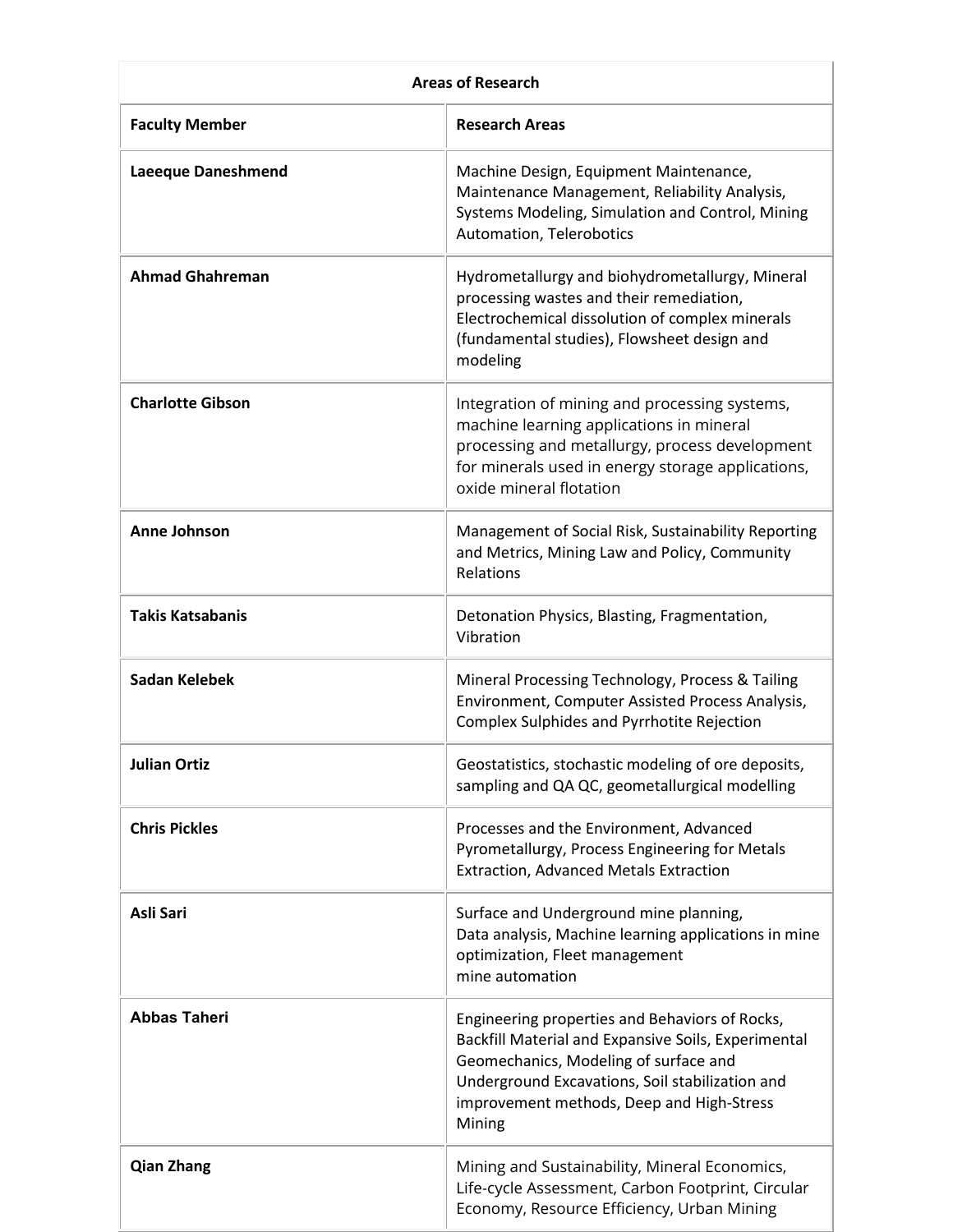# <span id="page-11-0"></span>**6.3 Master's Program**

The Masters' program enables qualified students to study advanced courses in their field of interest in the mining industry. The non-research program (M.Eng.) requires that several more courses be taken than for the research Master's program (M.A.Sc.), but the project, which the student may complete, is not defended formally, as is the case for the research program. The program's objectives are to provide the mining industry with specialist personnel capable of solving broad problems either as mining or research company employees or consultants.

# **Master of Engineering (M.Eng.)**

The requirement to complete the M.Eng. degree is eight (8) term length courses. Two of the courses can be at the 400 undergraduate level. Students can take any relevant courses listed in the Graduate Calendar, as long as at least four (4) of the courses are taken from their home department. Students generally take a set of courses that fit their background and interest.

In Mining Engineering, students can take MINE-898, a project-based course that counts as one course towards the required eight courses total. In addition, MEng students must take the noncredit course APSC 801 Master of Engineering Foundations.

# **Master of Applied Science (M.A.Sc.)**

The minimum requirements for the M.A.Sc. are four (4) term length courses, satisfactory participation in the graduate seminar (MINE-897) and completion of a research thesis (MINE-899). Typically, two courses will be taken within, and two courses will be taken outside the Mining Department. The department may make exceptions to this academic requirement if a different balance of mining and external courses is beneficial to the student and has the supervisor's support. One term length course can be from the 400-series in another department or, under exceptional circumstances, from Mining, but this course must be selected according to applicable regulations.

All students doing laboratory research on campus must take CHEM 801, a non-credit course in laboratory safety, at the first opportunity after their initial registration. Students who have previously completed MINE 459 or MINE 851 as part of their regular undergraduate or graduate programs at Queen's University are exempt from this requirement. Students who are taking or have taken MNTC 408 (Departmental Safety Module) are also exempt from this requirement.

# <span id="page-11-1"></span>**6.4 Doctor of Philosophy (Ph.D.) Program**

The minimum academic requirements are four term length courses beyond the M.A.Sc. degree, satisfactory participation in the graduate seminar MINE-897, successful completion of the comprehensive examination requirement, and completion of a research thesis (MINE-999). All courses must be taken at the graduate level. Usually, three courses will be taken within, and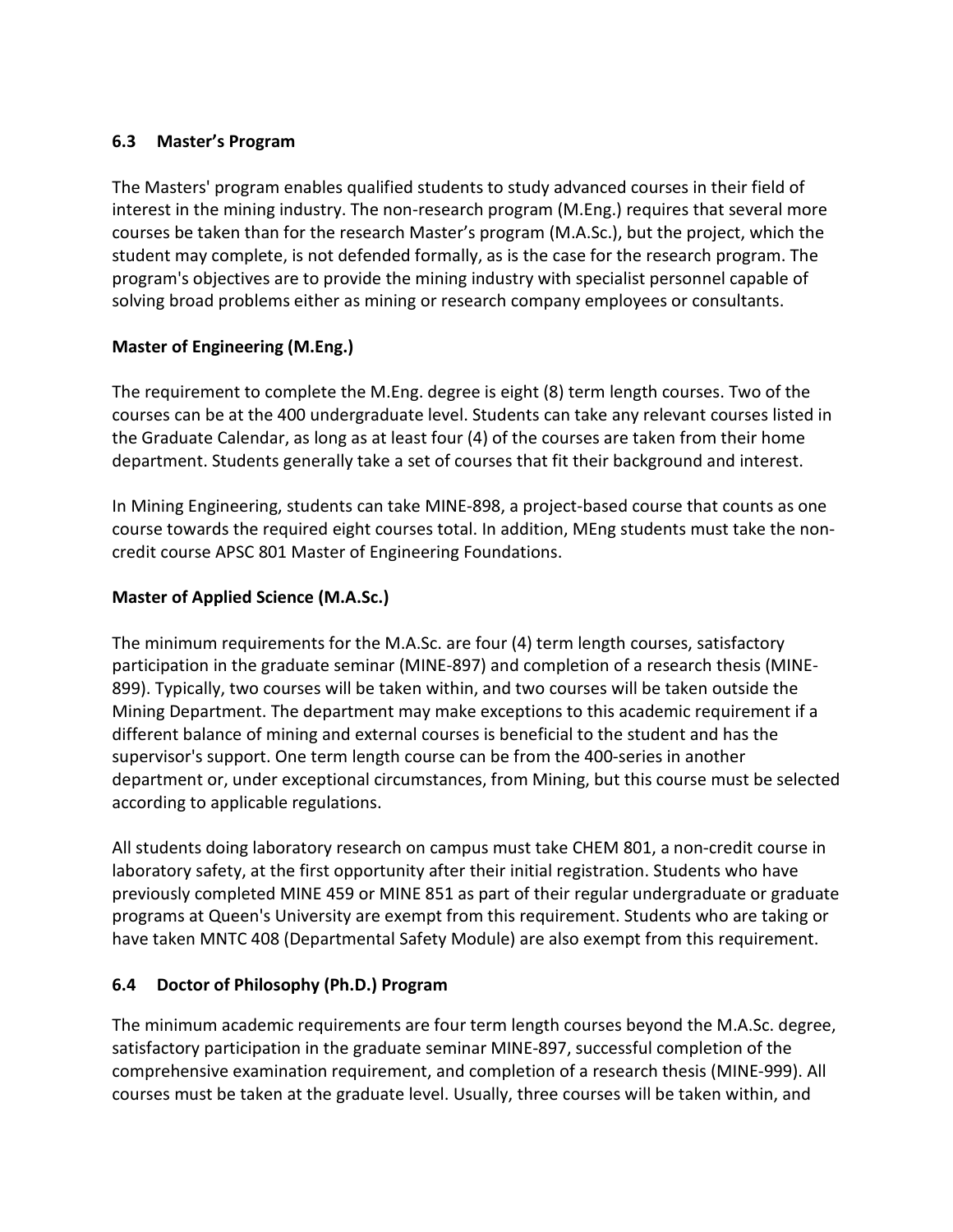one course will be taken outside the Mining Department. The department may make exceptions to this academic requirement if a different balance of mining and external courses is beneficial to the student and has the supervisor's support. In some instances, the number of courses required will be larger than the minimum. The Department must approve the selected academic program.

All students doing laboratory research on campus must take CHEM 801, a non-credit course in laboratory safety, at the first opportunity after their initial registration. Students who have previously completed MINE 459 or MINE 851 as part of their regular undergraduate or graduate programs at Queen's University are exempt from this requirement. Students who are taking or have taken MNTC 408 (Departmental Safety Module) are also exempt from this requirement.

The **Comprehensive Examination**, an assessment of the student's understanding of the major areas of Mining Engineering, must be taken by all Ph.D. candidates and may, under special entrance requirements, be required to be taken in two parts.

Should an entering Ph.D. student's background in mining engineering or related disciplines be deemed insufficient, a designated program of study and/or completion of general knowledge examinations (first level comprehensive examination) will be required. The first level comprehensive examination will review the candidate's general background in Mining Engineering and must be held in the fall term of the second year of the Ph.D. program. If a first level knowledge examination is not required, the Ph.D. student will be required to complete a comprehensive examination leading up to a final thesis defense. It will cover the area of specialization and areas of the candidate's background preparation. The examination must be convened no later than 24 months after a student's initial registration in the Ph.D. program (if a first level comprehensive examination was not required) and at a minimum of 12 months prior to the final thesis defense.

All doctoral students must submit an **Annual Progress Report** to their supervisor and/or the supervisory committee. The report must detail their progress since the last report and the plan/objectives for the next year. The supervisor and/or supervisory committee provide feedback on the student's progress and comment on whether the proposed plan/objectives are reasonable and compatible with timely degree completion. This is also an opportunity to outline how any unanticipated delays in progress can be addressed. The student must be allowed to respond to the supervisor's and/or supervisory committee's comments. All parties must sign the report before its submission to the Graduate Coordinator (or delegate) by the annual deadline established by the department/program. If no deadline exists, this report shall be filed with the department/program by the last working day in June each year.

# <span id="page-12-0"></span>**6.5 Time Limits for Completion of Programs and Time Limit Extensions.**

An extension of the standard time limit for completing a doctoral degree program to five years may be made by a Department/Program based on a discipline-related rationale and a plan to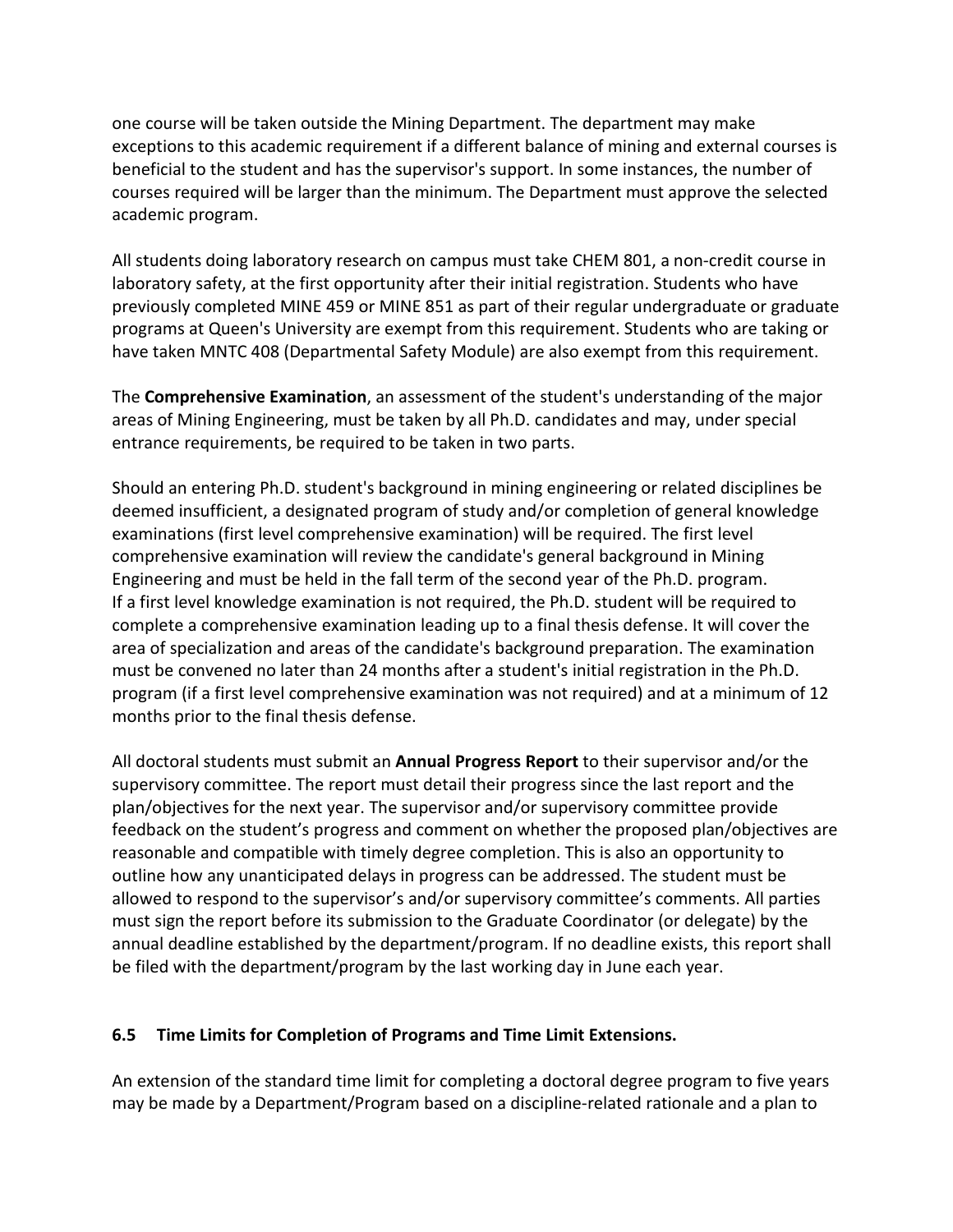support students in progressing toward completion. Such a decision must be communicated to students via the Graduate Handbook or website and the School of Graduate Studies. Otherwise, a one-year extension will be granted to graduate students in good standing who can demonstrate how they will progress toward degree completion within an additional year. This means3 terms beyond the standard timeframe of 1 year (3 terms) or 2 years (6 terms) for a Master's and 4 years (12 terms) for a Ph.D. The Department/Program must inform the School of Graduate Studies of extensions granted before the end of term 4 or 7 (1 or 2 year Master's programs) or term 13 (PhD).

Requests for an extension beyond term 6 of a one-year Master's program, term 9 of a two-year Master's program or term 15 of a PhD program must be submitted to the School of Graduate Studies on a Time Limit Extension Request Form before the end of term 6 or 9 of a Master's program or term 15 of a PhD program. A request will be considered for approval if there is satisfactory evidence of progress (e.g. drafts of chapters) or extenuating circumstances that could be personal or research-related and significantly delayed the student's progress. Such requests must be supported by the Department/Program and be accompanied by the supervisor's assessment of the student's progress and a plan for completion within 12 months (3 terms). Doctoral students must append a copy of their end-of-year 4 progress report and their end-of-year 5 progress report.

Subsequent extension requests may be approved under extenuating circumstances (personal or research related).

# *NOTES:*

1. Terms in which a student's registration status is inactive are not counted when calculating the overall time registered in the program.

2. The decision in response to an extension request is an Academic Decision. If denied, the student will be informed of the reasons in writing and advised that they may appeal the decision under the policy Appeal against Academic Decisions.

3. An extension of the prescribed time limits for completing the degree program may be part of a formal academic accommodation arrangement between a graduate student and the University. In those cases, extensions beyond the second extension will be considered on a case-by-case basis. For information, see the policy Accommodation of Graduate Studies with Disabilities.

#### <span id="page-13-0"></span>**6.6 Courses**

The courses to be offered by the Department this session are listed on a separate sheet enclosed within the Graduate Students' Handbook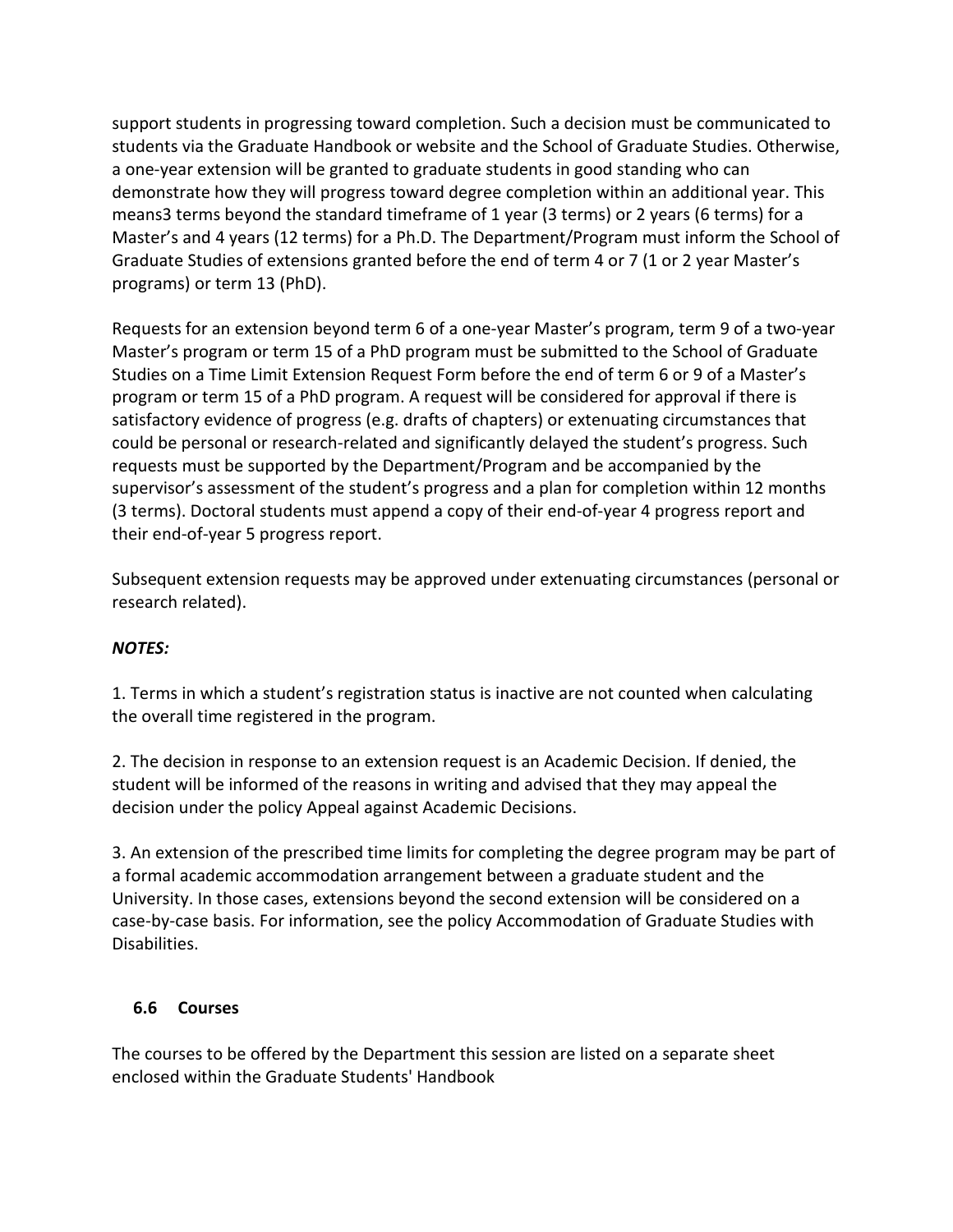When registering for a course, you must indicate whether it will be "primary" or "secondary" to your program. All courses which are part of your required program must be listed as "primary". Courses taken in addition to the program requirements should be listed as "secondary" and, as such, will not be subject to the requirement of a minimum second-class honours grade. Only under exceptional circumstances will it be possible to change the status of a "secondary" course to that of "primary". If you are taking courses as "secondary" but intend to transfer the status to "primary" for a future degree program, you must write a memo to the Coordinator of Graduate Studies at the time you are registering for the course, expressing such intention. Otherwise, the courses will not be considered as "primary" for a future degree program. The School of Graduate Studies and Research shall decide if these courses can be allowed as "primary" for the next degree program

Courses may also be "audited" and will be so listed on your transcript. You will be required to contact the instructor for such courses and have them initial your registration form. Instructors are asked to confirm your attendance before credit is given at the end of the term. Students who audit graduate courses may be required to participate in assignments and paper presentations, but not examinations; consult the instructor beforehand.

The School of Graduate Studies and Research regulations state that a minimum of second class standing must be attained in all courses taken as primary to the program. In special circumstances, the Department may recommend that a student be permitted to repeat a failed course or take a substitute course. For more information, please see Coursework Requirements on the Graduate Studies website.

<https://www.queensu.ca/sgs/graduate-calendar/general-regulations>

# <span id="page-14-0"></span>**6.7 Thesis**

Theses must adhere to the requirements specified on the Graduate school website. <https://www.queensu.ca/sgs/graduate-calendar/general-regulations>

The thesis is a major requirement of most programs. It must be expressed in a satisfactory literary form consistent with the discipline concerned and display a scholarly approach to the subject and a thorough knowledge of it.

The thesis must be defended in an oral thesis examination. Parts of the thesis may be prepared in a form suitable for separate publication, but overall it must comprise a coherent account of a unified research project rather than a collection of loosely connected studies. Publication or acceptance for publication of research results before presentation of the thesis in no way supersedes the University's judgment of the work at a thesis defense. A critical review of previous work related to the subject and a concluding summation of the contribution made in the thesis to scholarship in the chosen field must be included in the thesis.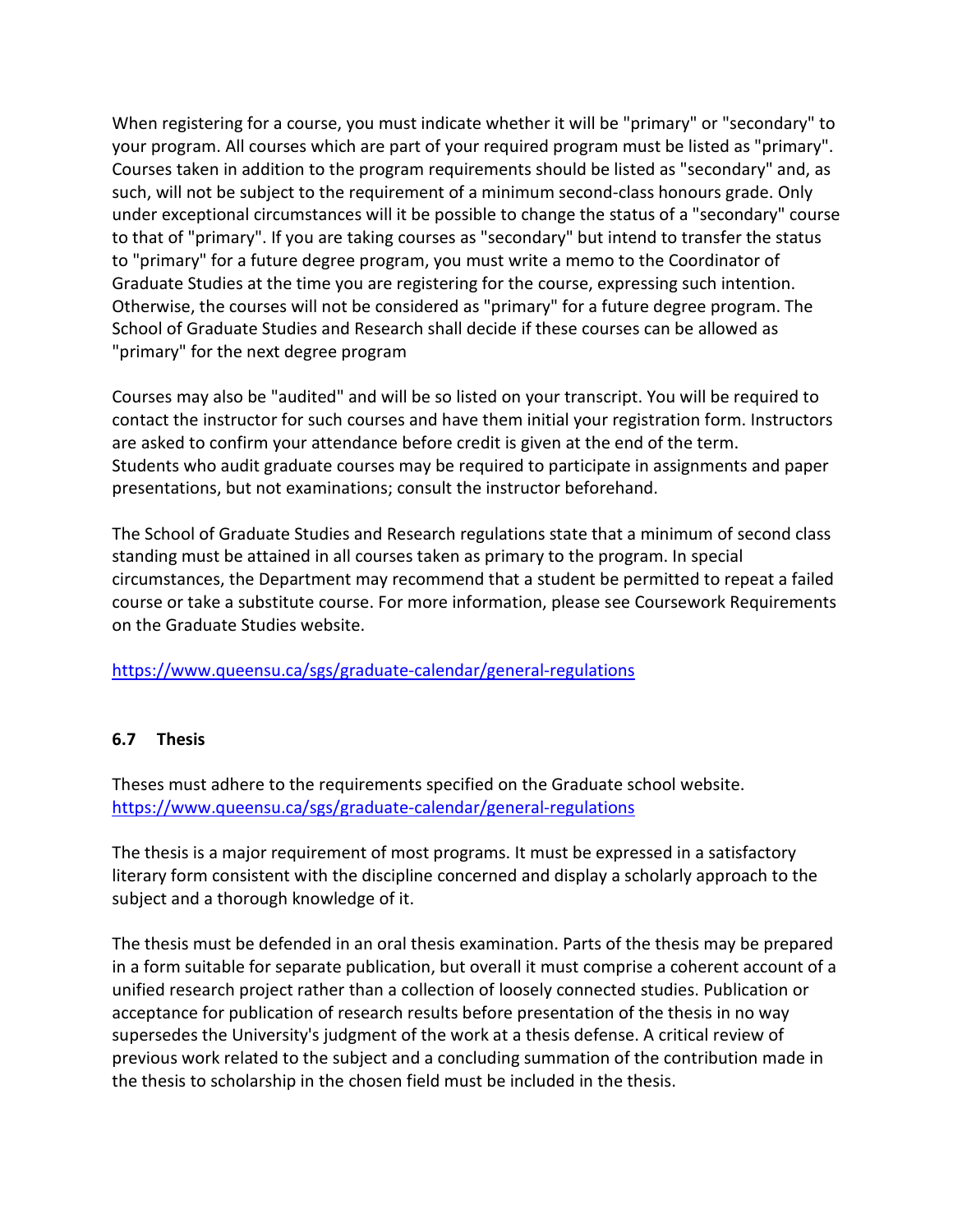The master's thesis should demonstrate that the candidate is capable of original and independent work; that of a doctoral student must be original and be of such value as to merit publication.

Further guidance on the Department's specific requirements concerning the thesis may be obtained from the student's supervisor. A student engaged in research for a thesis must register it as a course, Master's Thesis 899 or Doctoral Thesis 999.

Degree Completion Information: [http://www.queensu.ca/sgs/current-students/degree](http://www.queensu.ca/sgs/current-students/degree-completion)[completion](http://www.queensu.ca/sgs/current-students/degree-completion)

# <span id="page-15-0"></span>**6.8 Society of Graduate and Professional Students**

The SGPS offers a lot of great services to members. Check out this section to learn about all the things the SGPS can do for you. <https://sgps.ca/>

Your Mining Department Representative for 2021-2022 is: Guillermo Alvial Hein. The SGPS works hard for its members. Here are just some of the things we do with the help of many volunteers:

Defend and expand the rights of graduate and professional students. We are a key constituency of Queen's and part of one of the nation's most vibrant and productive groups.

Lobby the Queen's administration and the provincial and federal governments on issues crucial to the well-being and success of graduate and professional students.

Represent graduate and professional interests and participate in the governance of the University at the Senate, the Board of Trustees, the University Council, and over 40 university committees.

# *The Society of Graduate and Professional Students:*

- Administer the [Health and Dental](http://www.sgps.ca/health/) plans.
- Offer small [grants](http://www.sgps.ca/services/awards.html) to students and support departmental and faculty projects.
- With the [SGPS Council,](http://www.sgps.ca/council/) formulate policies for graduate and professional student affairs.
- Publish the SGPS Handbook, [Orientation Guide](http://www.sgps.ca/orientation/downloads/10-11-oguide-1up.pdf) and [E-Newsletters.](http://www.sgps.ca/events/newsletter.html)

The SGPS has many [committees](http://www.sgps.ca/jobs/committees.html) that you can be involved in. Committees are an integral part of the SGPS as they help with such things as student issues, SGPS promotions, social events, operations, finance and many others.

To organize [Orientation,](http://www.sgps.ca/orientation/) workshops, conferences, and [social events](http://www.sgps.ca/events/social.html) contact the SGPS. Room 021, JDUC, Kingston, Ontario, Canada, K7L 3N6 tel: (613) 533-2924 fax: (613) 533-6376 e-mail: [info@sgps.ca](mailto:info@sgps.ca)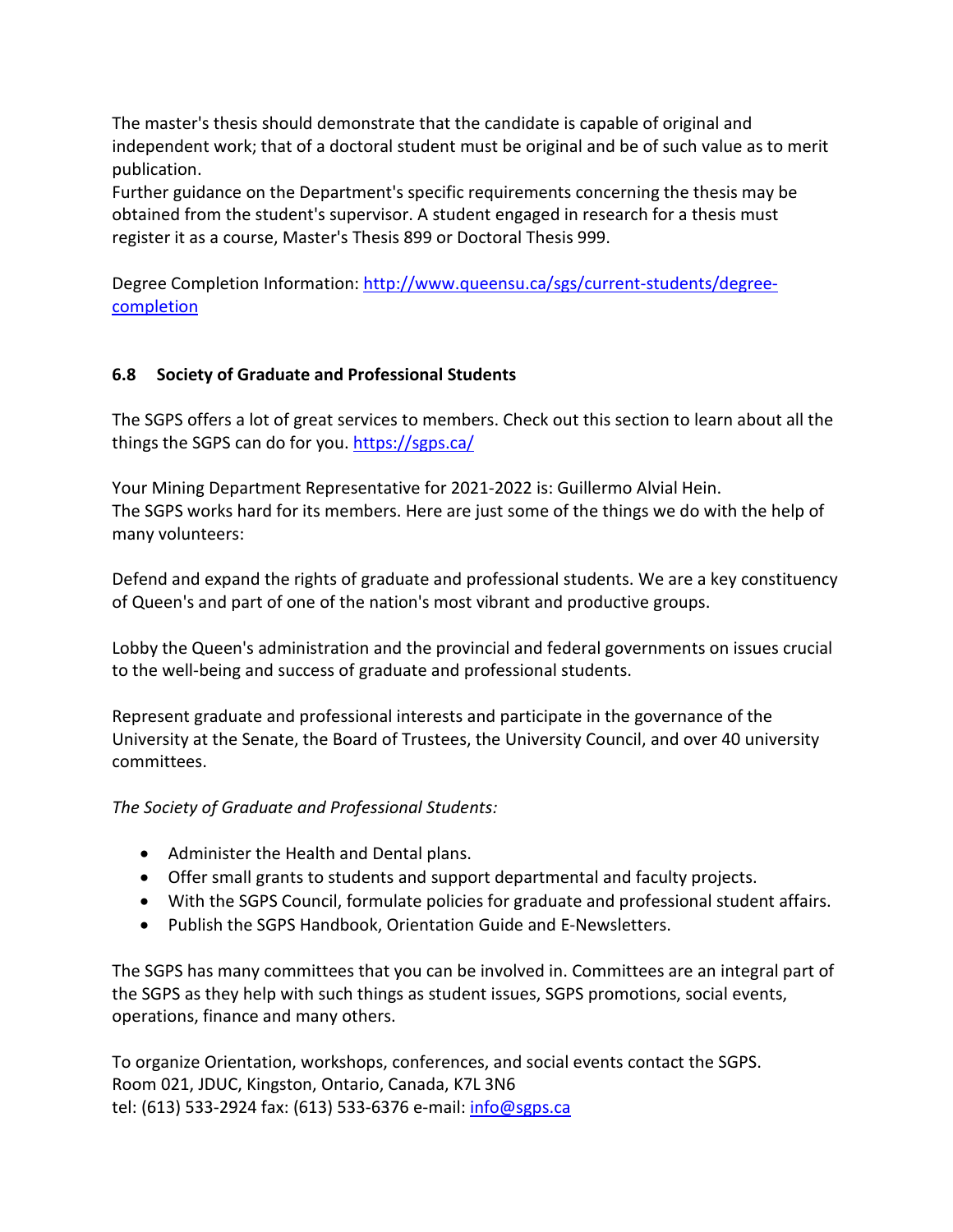## <span id="page-16-0"></span>**6.9 Access to Departmental Facilities**

*Study and Research Space:*

#### *M.A.Sc. & Ph.D. Students*

You will be assigned a study carrel in one of the shared workspaces in Goodwin Hall.

## *MENG*

You will have access to the two computer rooms in Goodwin Hall. Both are shared with undergraduate students.

## *I.T. Requirements:*

Any Computer and network requirements for your office must be discussed with your supervisor who will pass it on to the Department's I.T. person.

Any I.T. concerns, contact: **[help@engineering.queensu.ca](mailto:help@appsci.queensu.ca)** or **<http://my.engineering.queensu.ca/IT/help.html>**

## *Keys to the facilities:*

To obtain a fob to Goodwin Hall, you must first submit the department safety requirement.

Safety training (Please see Brittany Cox for this paperwork)

- Proof of Queen's WHMIS and Safety Orientation.
- Completion of Safety Awareness training
- Complete student/worker orientation checklist.

See the Safety section of this document for more information.

**For laboratory access, your supervisor must submit the request in writing to the Department Safety Officer: Julie Sharrard [\(Julie.sharrard@queensu.ca\)](mailto:Julie.sharrard@queensu.ca).** 

# <span id="page-16-1"></span>**7 Places around Campus**

#### <span id="page-16-2"></span>**7.1 Graduate school**

Queen's graduate students are thought-provoking and engaging, with an insatiable thirst for learning and strong scholars and researchers.

The School of Graduate Studies has several resources and acts as a gateway to others at Queen's for graduate students. These resources include: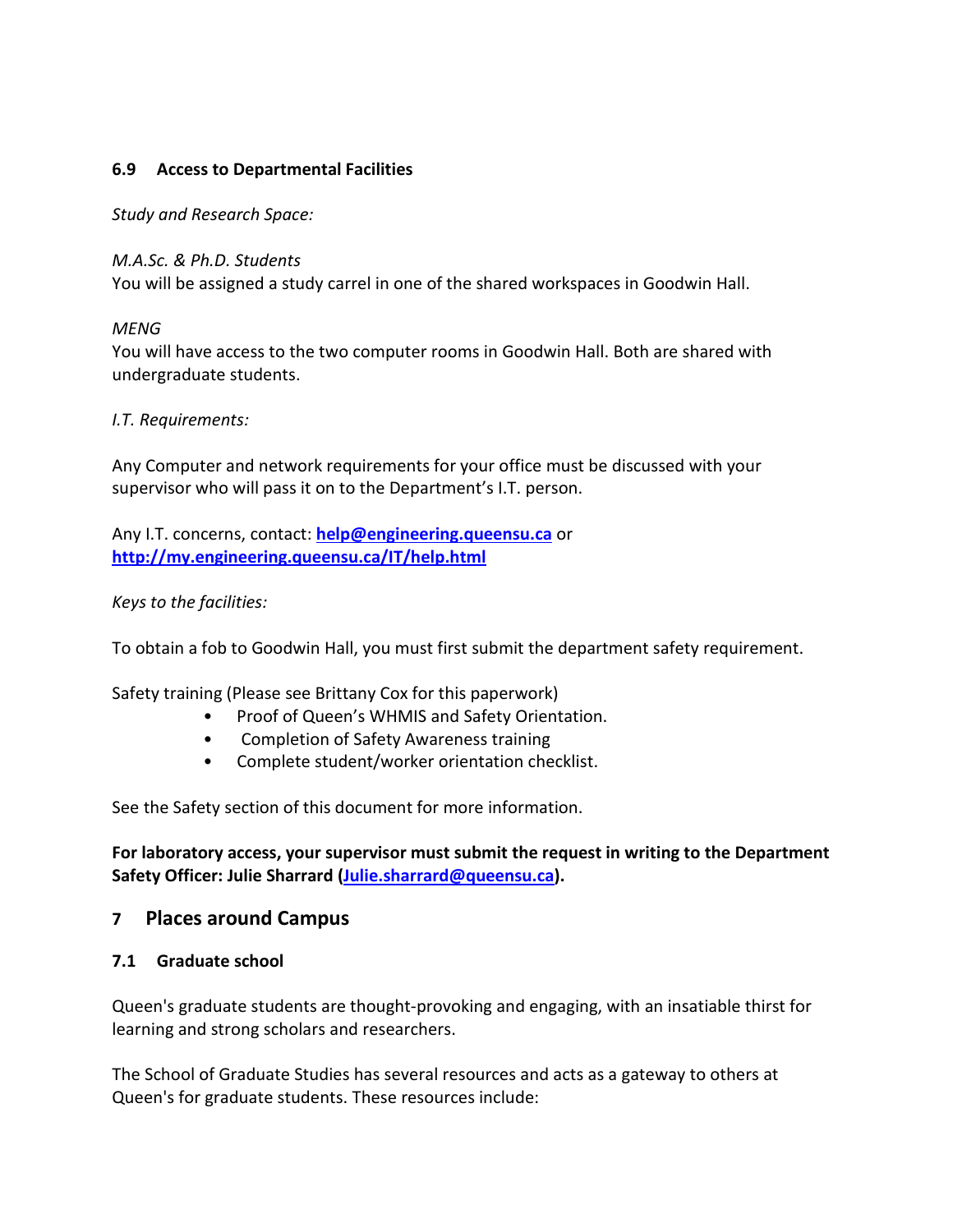- Providing information about [how to register,](http://www.queensu.ca/sgs/forstudents/NewCurrentStudents/acceptednowwhat.html) [find a place to live](http://www.queensu.ca/sgs/forstudents/NewCurrentStudents/beforearriving.html) and more before arriving
- Linking you up with [campus life](http://www.queensu.ca/sgs/forstudents/NewCurrentStudents/campuslife.html) and community services [when you arrive](http://www.queensu.ca/sgs/forstudents/NewCurrentStudents/whenyouarrive.html)
- [Academic support workshops through the Expanding Horizons series](http://www.queensu.ca/sgs/academicsupport/expandinghorizons.html) held throughout the year
- Assistance with [awards and funding](http://www.queensu.ca/sgs/forstudents/prospectivestudents/funding.html) by administering the opportunities and ensuring graduate students receive payments in a timely fashion
- Assisting students and graduate programs with support for best practices in [graduate](http://www.queensu.ca/sgs/forfacultyandstaff/gradsupervision.html)  [supervision](http://www.queensu.ca/sgs/forfacultyandstaff/gradsupervision.html)
- Providing policy guidance to students and graduate programs to [change a student's status,](http://www.queensu.ca/sgs/forstudents/NewCurrentStudents/changestatus.html) explore student [exchange opportunities](http://www.queensu.ca/sgs/forstudents/NewCurrentStudents/exchanges.html) and more
- Guiding students through the process of successfully [completing their degree](http://www.queensu.ca/sgs/forstudents/NewCurrentStudents/completingyourdegree.html) and [graduating](http://www.queensu.ca/sgs/forstudents/NewCurrentStudents/convocation.html)

# *Location:*

Gordon Hall, Room 425 74 Union Street Queen's University Kingston, Ontario, Canada K7L 3N6 Phone: (1)-613-533-6100 Fax: (1)-613-533-6015 E-mail: [grad.studies@queensu.ca](mailto:grad.studies@queensu.ca)

*Normal Hours of Operation:*

Monday to Friday 8:30am - 12noon, 1pm - 4:30pm

School of Graduate Studies website: <http://www.queensu.ca/sgs/>

# <span id="page-17-0"></span>**7.2 Libraries**

There are several libraries on campus which you can use.

Douglas Library (south-east corner of University Avenue and Union Street) has the role of the Engineering and Science Library as its primary function. All registered graduate students may use the library's facilities and borrow books on presentation of their student card at the checkout.

For more information on all the libraries on campus, see the library website at: [http://library.queensu.ca](http://library.queensu.ca/)

# <span id="page-17-1"></span>**7.3 The Campus Bookstore at Queen's University**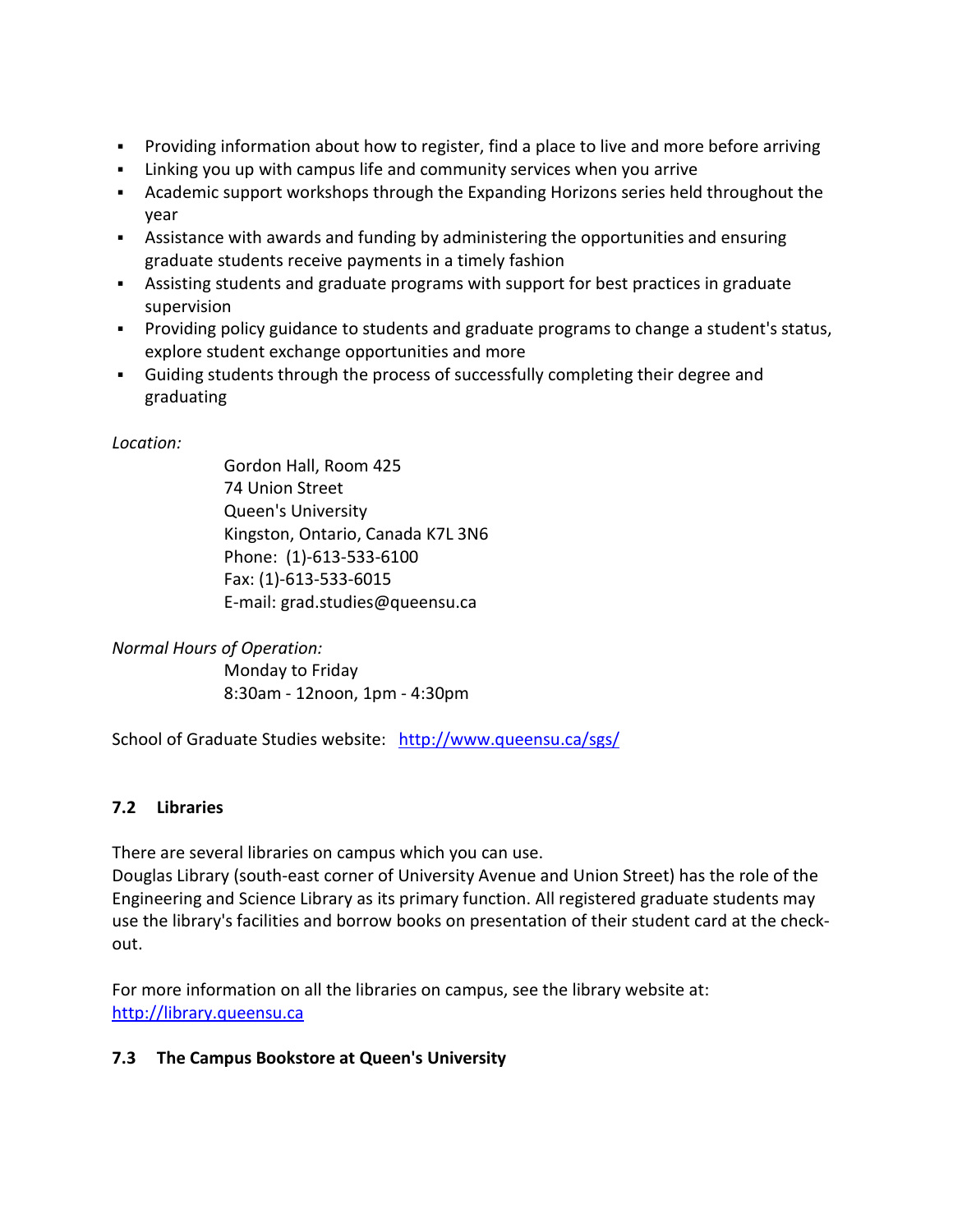We are a not-for-profit corporation who endeavors to distribute required course material at the lowest possible price to students while operating a comprehensive University bookstore for the Queen's community.

The Campus Bookstore is located in Clark Hall on Queen's University Main Campus in Kingston, Ontario, Canada.

We are open from 9 am to 6 pm Monday to Friday, and 10 am to 5 pm on Saturday. Special hours during holidays may be in effect. Check the bottom of this webpage for any special holiday hours. We are also open 24 hour-a-day at [http://www.campusbookstore.com](http://www.campusbookstore.com/)

# <span id="page-18-0"></span>**7.4 Department Facilities**

The Mining Engineering Department is located in Goodwin Hall, which provides lecture, laboratory and study facilities.

The on-campus laboratories include a Rock Mechanics laboratory, Mine Environment laboratory, Computer Planning facilities, and several Mineral Processing laboratories. The department also operates an Explosive Test Site in Hinchinbrooke Township, near Kingston. Laboratories are fully equipped for the programs offered. In addition, they include extensive equipment for advanced study and research in the various fields of major interest. The facilities allow undergraduate courses to be conducted close to graduate study and research. As a result, sound professional practice can be emphasized while the potential for future development is demonstrated.

# <span id="page-18-1"></span>**7.4.1** *[Laboratories](http://www.mine.queensu.ca/Department/Facilities/Laboratories.html)*

The following is a list of the laboratories in the Department of Mining: Automation and Robotics, Centrifuge, Explosives and Blasting, Geotechnical Instrumentation, Microwave Extraction, Mineral Processing, Open Pit Mine Design, Ore Reserves and Grade Control, Rock Mechanic, Soft Rock Mechanics, Underground Mine Design and Ventilation Laboratory. [Please see our website for more information.](http://www.mine.queensu.ca/Department/Facilities/Laboratories.html) 

<http://www.mine.queensu.ca/Department/Facilities/index.html>

# <span id="page-18-2"></span>**8 Other Important Information**

# <span id="page-18-3"></span>**8.1 Health and Safety in the Department of Mining**

The Mining Department is committed to ensuring the safety of all its students, faculty and staff. You are requested to review the Department Safety manual located on the department's web site<http://www.mine.queensu.ca/Department/Health-safety.html>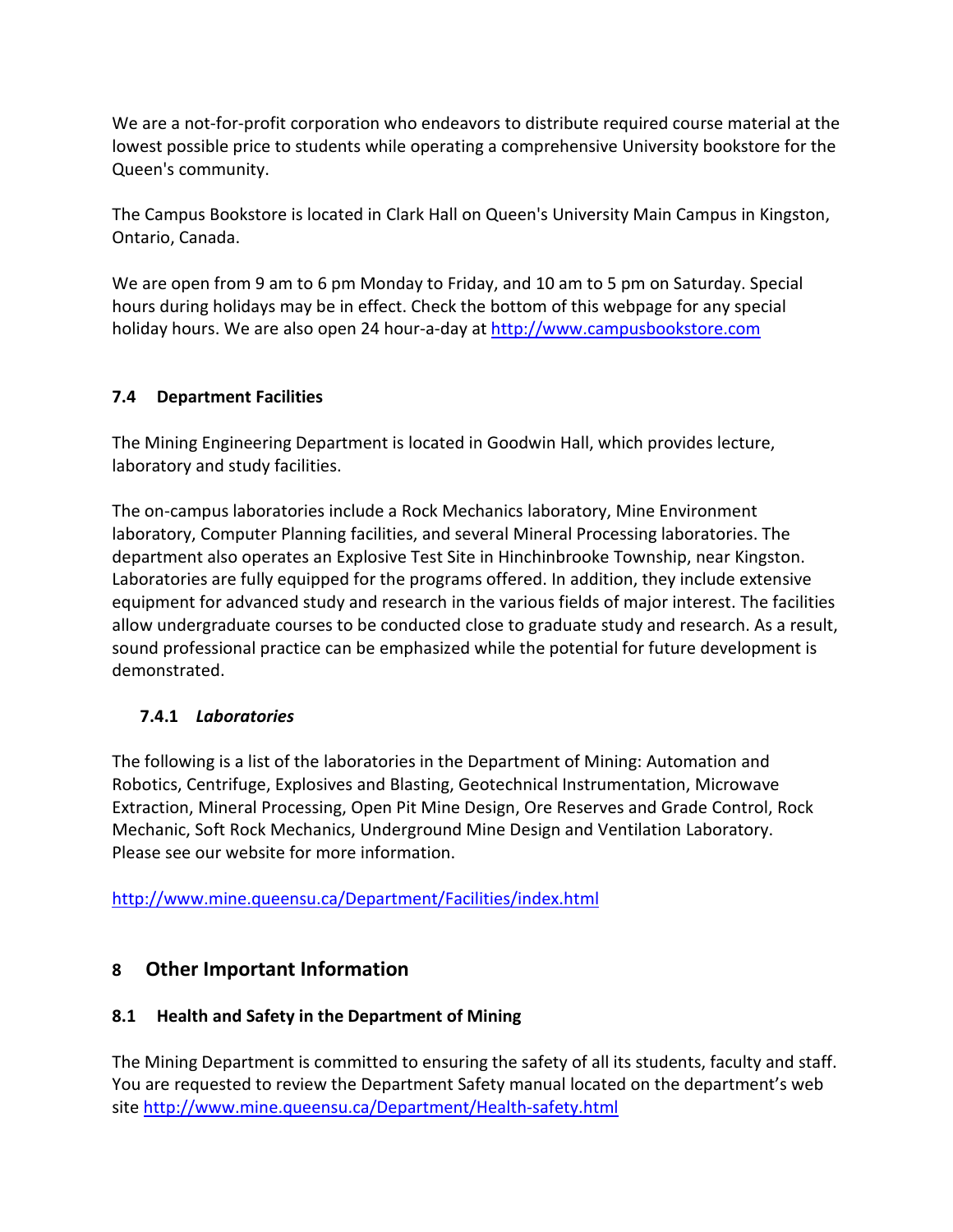In preparation for your employment with the department, the following training and documentation must be completed.

# **Safety training**

- Proof of Queen's WHMIS (Workplace Hazardous Materials Information System)
	- $\circ$  To register for the next course<https://www.safety.queensu.ca/training/whmis>
	- o You are required to complete an online refresher quiz every year.
- Completion of Safety Awareness training
	- o <https://www.safety.queensu.ca/training/health-and-safety-awareness-training>
- Complete student/worker orientation checklist.

Please see Brittany Cox for this paperwork.

#### <span id="page-19-0"></span>*Mining Engineering Safety Committee***:**

**Julian Ortiz,** Head Overall responsible for safety in the Department

**[Julie Sharrard](mailto:wanda.badger@mine.queensu.ca)**, Department Manager Department Safety Officer

**[Oscar Rielo](mailto:oscar.rielo@mine.queensu.ca)**, Senior Program Coordinator

**Brooke Belfall**, Technician Mineral Processing

# <span id="page-19-1"></span>**8.2 Financial Support**

#### *Scholarships, Fellowships, Awards, and Research Assistantships*

There are several sources of financial support for graduate students. These include external scholarships (see Section I 1.3); Fellowships, Awards, and Tuition Awards allocated by the School of Graduate Studies and Research; Awards allocated by the Department; and Research Assistantships provided by members of the academic staff. Financial support for a student may consist of a combination of funds from different sources. It is essential for first-year graduate students who have received support from the School of Graduate Studies and Research or the Department, to realize that these funds may not be renewable. The funds are intended to assist academic staff members in providing financial support to students, not necessarily to provide support throughout entire programs.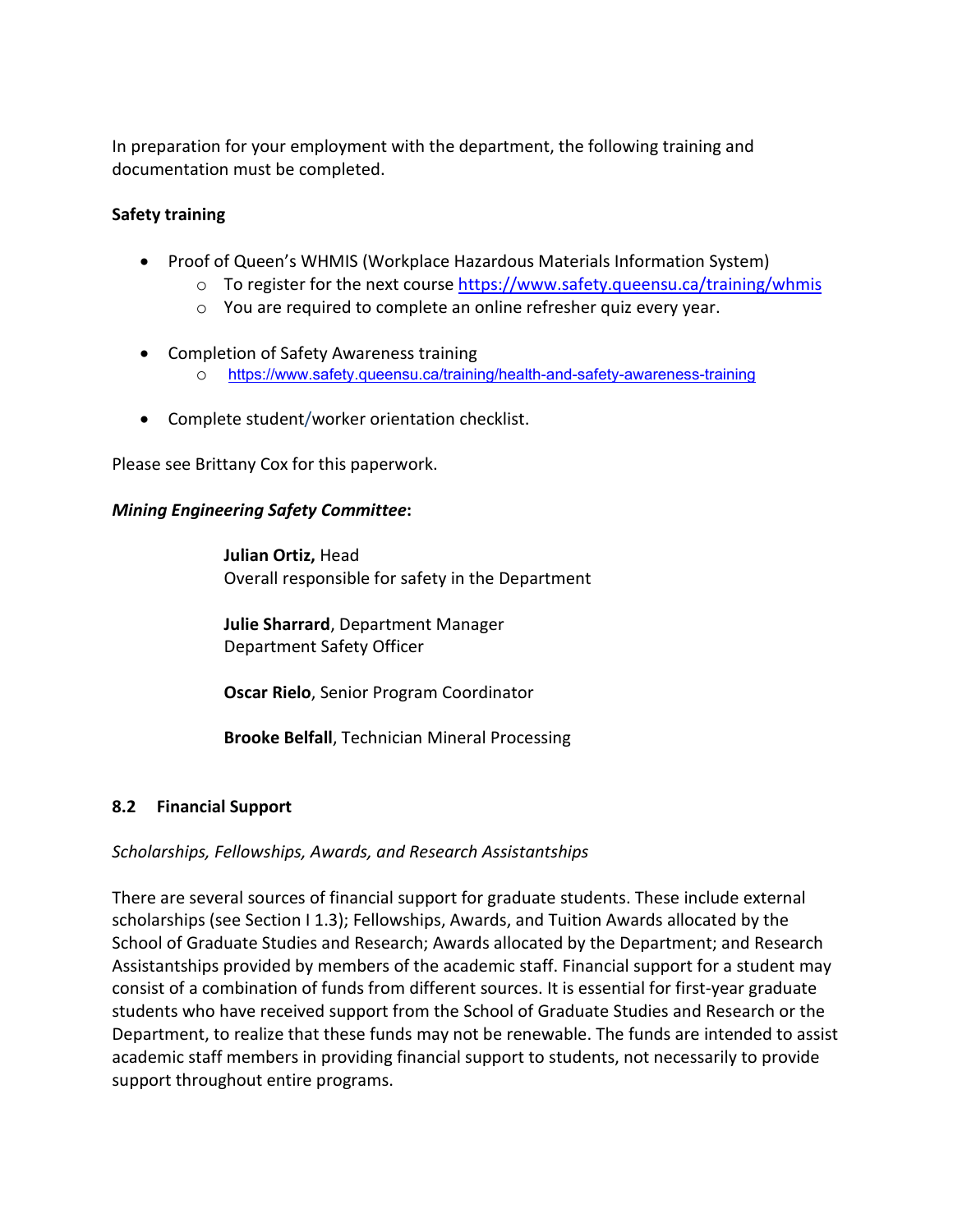**In preparation for your employment with the department**, the following training and documentation must be completed.

<span id="page-20-0"></span>Safety Training: see section **8.1** Accessible Customer Services: See section **8.4**

# <span id="page-20-1"></span>**8.3 Teaching Assistantships**

There are opportunities to apply for Teaching Assistant positions in the department in the Fall and Winter terms. The jobs will be posted on the Mining Department's website.

Department positions <https://mine.queensu.ca/Department/Faculty-positions.html> University wide positions <http://www.queensu.ca/humanresources/careers/academic-related-positions>

To apply, you must include:

- 1) C.V.
- 2) Unofficial transcripts
- 3) Cover letter
- 4) Rank your course preferences

The responsibility of holding a teaching assistantship should not be taken lightly. The professor and the graduate students associated with a particular course should work as a team to inform and stimulate the students.

Teaching Assistants at Queen's University are governed by a collective agreement <http://www.psac901.org/>

**In preparation for your employment with the department**, the following training and documentation must be completed.

Safety Training: see section **8.1** Accessible Customer Services: See section **8.6** 

<span id="page-20-2"></span>First-time Teaching Assistants will also need to complete additional faculty office training. It is 5 hours in total, and Teaching Assistants will be compensated.

# <span id="page-20-3"></span>**8.4 MyHR Self Service**

MyHR, is a user-friendly way for Queen's employees to access human resources-related information from anywhere.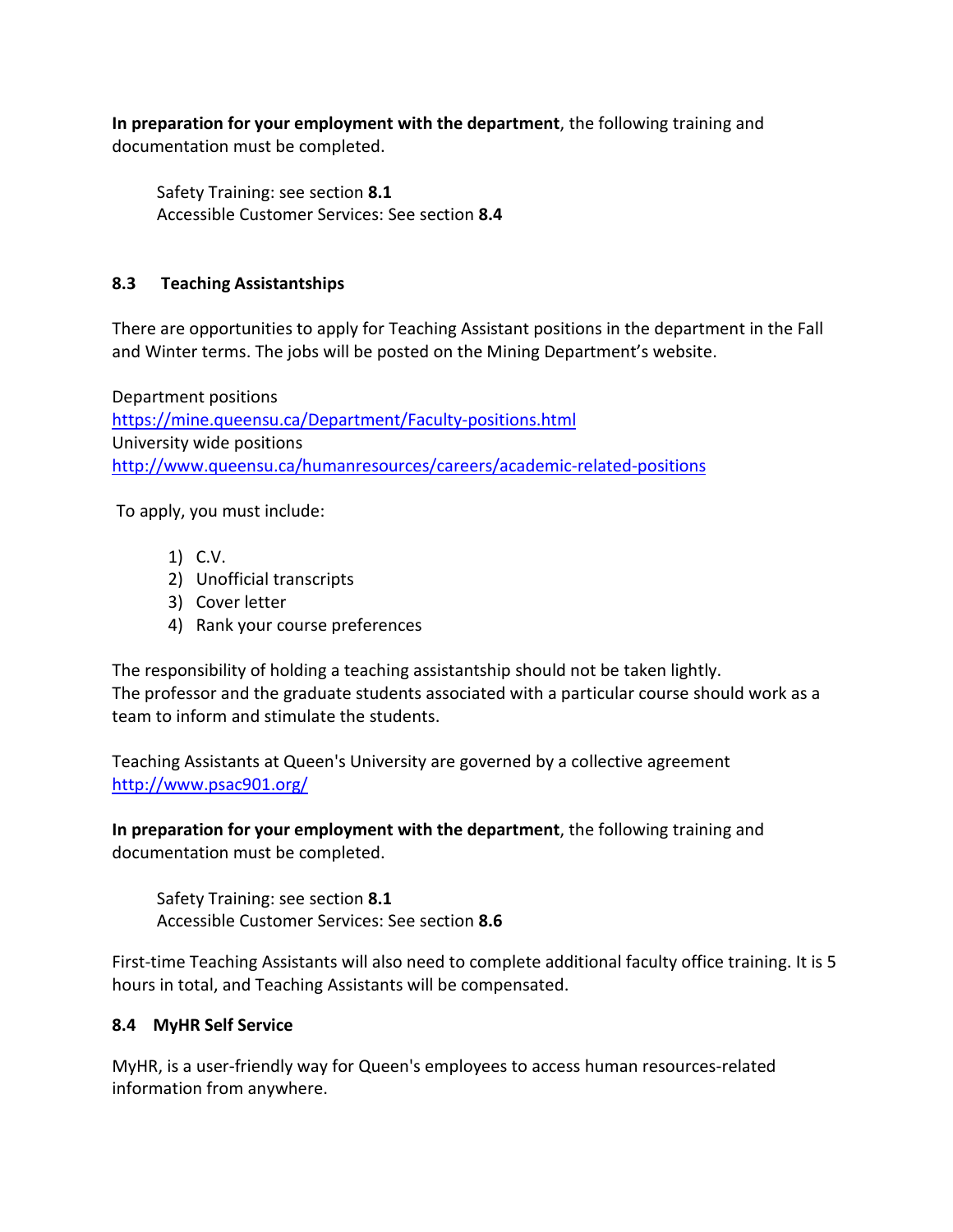The MyHR online portal gives employees online access to various human resources services, including access to view and print pay advice slips, view and print T4s, view benefits information, change home address and banking information and update emergency contacts.

# <http://www.queensu.ca/humanresources/employee-tools/myhr-self-service>

# <span id="page-21-0"></span>**8.5 Conference Travel Awards**

Currently registered full-time graduate students, who are authors or co-authors of a technical paper being presented at a conference, may apply to the School of Graduate Studies and Research for a Conference Travel Award. Please note that a student may receive only one Conference Travel Award in each fiscal year, and an application must be made before the conference takes place. Please contact Alicia Alves (mine.grad@queensu.ca) to find out how to apply.

# <span id="page-21-1"></span>**8.6 AODA (Accessibility for Ontarians with Disabilities Act) Training**

A newly launched accessibility training suite gives the Queen's community easy access to the training they require under the AODA. The training provides information about everyone's responsibilities under the legislation and illustrates ways to incorporate the principles of accessibility into the services Queen's provides. This training suite will help us learn how to prevent and remove barriers to access so that Queen's services and its transformative learning experience are available to all. With a small investment of time – the entire suite takes less than 4 hours to complete - this training will provide valuable information and help us think about ways to make Queen's a more accessible university.

The Equity Office developed the training suite with guidance from the Education, Training, and Awareness Working Group under the Queen's Accessibility Framework. It consists of four modules: Accessible Customer Service, outlines the principles of accessibility when communicating and interacting with persons with disabilities, Human Rights 101 provides an understanding of the University's disability-related obligations under the Ontario Human Rights Code, Access Forward provides an understanding of the standards in the Integrated Accessibility Standards Regulation, and Accessible Instruction for Educators is about making the learning experience accessible to all. You will access the training with your NETID and password

- <span id="page-21-2"></span>• Accessible Customer Services
- <span id="page-21-3"></span>• Human Rights 101
- <span id="page-21-4"></span>• Access Forward
- <span id="page-21-5"></span>• Accessible Instruction for Educators (only needed if you are a Teaching Assistant)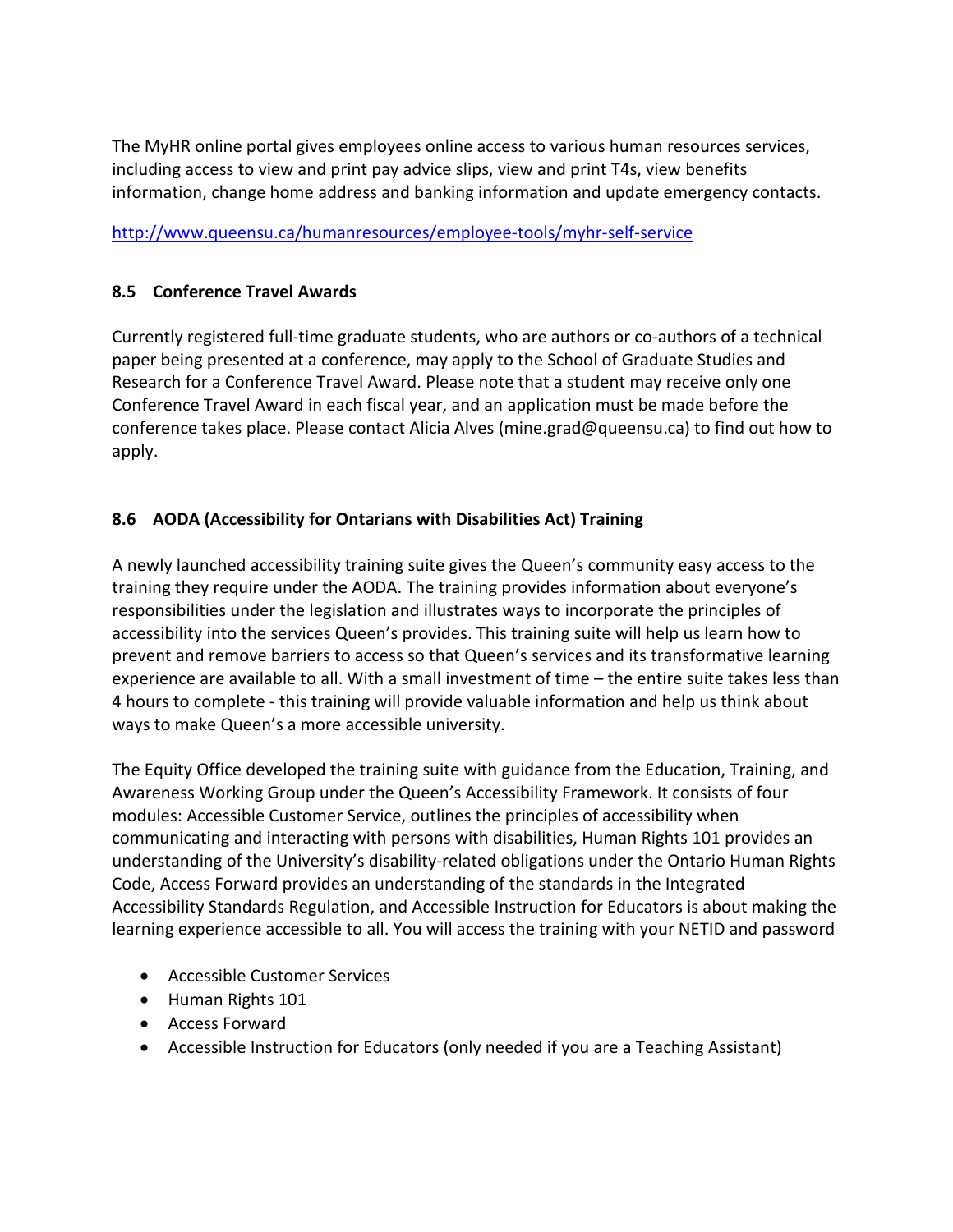# [https://www.queensu.ca/accessibility/facultystaff/education-training-and-awareness-faculty](https://www.queensu.ca/accessibility/facultystaff/education-training-and-awareness-faculty-staff)[staff](https://www.queensu.ca/accessibility/facultystaff/education-training-and-awareness-faculty-staff)

# <span id="page-22-0"></span>**8.7 Policies, Procedures and Guidelines**

For more information on Policies, procedures and guidelines please see the Graduate studies website. <http://www.queensu.ca/sgs/academic-matters>

You can also contact Alicia Alves, Graduate Assistant, or Dr. Chris Pickles, Graduate Coordinator, with any questions. They are always available to guide you through University processes.

*Areas included on the site are:*

- [Academic & Research](http://www.queensu.ca/exph/academic-resources/academic-integrity) Integrity
- [Copyright](http://library.queensu.ca/copyright) at Queen's
- Human Research Ethics [approval CORE](http://www.queensu.ca/sgs/core) [\(SGS](http://www.queensu.ca/sgs/core) 804)
- [Accommodating](http://www.queensu.ca/calendars/sgsr/Accommodating_of_Graduate_Students_with_Disabilities.html) Students with **[Disabilities](http://www.queensu.ca/calendars/sgsr/Accommodating_of_Graduate_Students_with_Disabilities.html)**
- [Intellectual](http://www.queensu.ca/sgs/sites/webpublish.queensu.ca.sgswww/files/files/Students/Intellectual%20Property%20Guidelines%20at%20Queens%202013.pdf) Property Guidelines
- Time to [completion](http://www.queensu.ca/calendars/sgsr/Time_Limits_for_Completion_of_Programs.html)
- Thesis [Completion](http://www.queensu.ca/calendars/sgsr/Thesis.html)
- Graduate [Supervision](http://www.queensu.ca/sgs/current-students/graduate-supervision)
- Vacation [Guidelines](http://www.queensu.ca/sgs/vacation-guidelines)

# <span id="page-22-1"></span>**8.8 Vacation Guidelines**

Scheduled leaves and vacations are a recognized benefit in terms of personal health and workplace productivity. Therefore, we recommend that graduate students think about and plan regular vacation leaves. Graduate students are not employees of the School of Graduate Studies. As a result, there is no mandated entitlement for a vacation benefit. However, the following guidelines are offered to students, graduate coordinators, program directors, department heads and graduate student supervisors.

Students should be able to take up to 10 working days off, over and above statutory holidays and/or periods when the University is officially closed (i.e. the period between the December-January holidays) provided that the time off:

- Should not compromise the progress of a student's studies;
- Is negotiated and approved well in advance. As a rule of thumb, one month's notice should be given before scheduling a leave
- Is compatible with terms and conditions of the governing grant or contract under which the student is being paid;
- Cannot be carried forward from year to year

Vacation periods do not result in any changes to registered student status; students remain registered and pay all fees during the vacation period in the academic session until completion or withdrawal.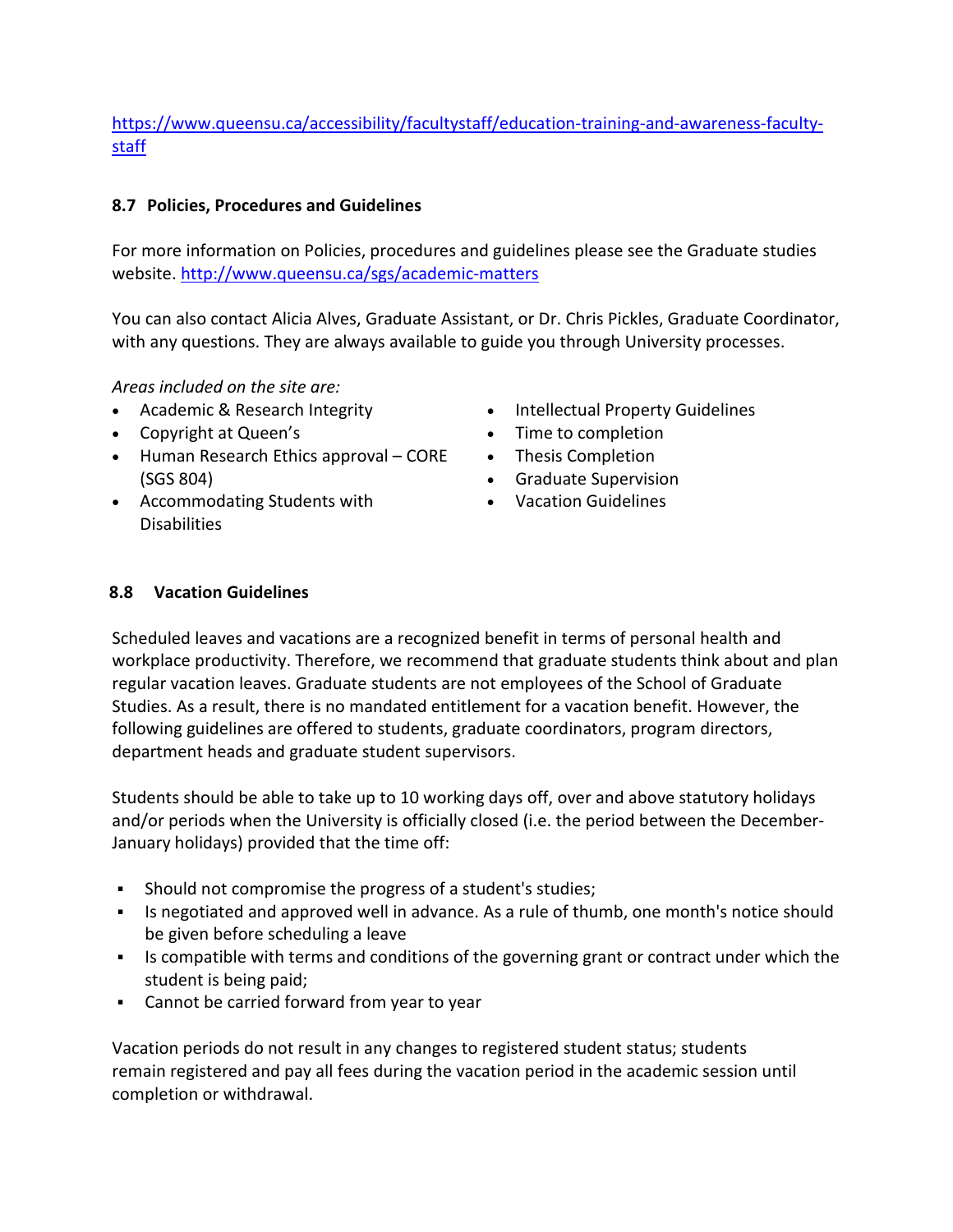It is expected that negotiations for time off for vacation will be free from controversy or disagreement. In the case of dispute, the usual dispute resolution procedures will apply. These procedures can be found in the Guide to Graduate Supervision booklet (section 10) published by the School of Graduate Studies or through the [School's website](http://www.queensu.ca/sgs)

# <span id="page-23-0"></span>**8.9 Accommodation and Academic Consideration**

Queen's University is committed to providing accommodation for students with disabilities enrolled in any of its graduate programs. University administration, faculty, staff and other students are expected to support, to the point of undue hardship, all reasonable individualized and appropriate accommodation plans that preserve the program's academic standards and adhere to the principles of academic integrity.

Visit th[e Student Wellness](https://www.queensu.ca/studentwellness/) website for information and assistance.

## *SGS Protocol for Short-Term Academic Consideration*

Queen's University recognizes that students may have extenuating circumstances that temporarily affect their ability to fulfill their academic obligations and requirements.

Graduate students can request special consideration for extenuating circumstances that will have or have had an impact on an academic requirement or requirements. Such considerations might take the form of one or more of the following: a brief absence, a brief reprieve from coursework, research, or fieldwork requirements, an extended or deferred deadline, a modified schedule for assignments, labs, placements/internships, projects, or comprehensive exams, a deferred exam or project, an alternate assignment, a re-weighting of assigned marks, course withdrawal without penalty, or other consideration deemed appropriate by the instructor, supervisor or Departmental /Program Graduate Coordinator ("Graduate Coordinator") (or delegate.)

For more information on how to request short term academic accommodation: <http://www.queensu.ca/sgs/accommodation-and-academic-consideration>

#### <span id="page-23-1"></span>**9 Closing Remarks**

The Department has attempted to provide you with a wide range of information and access to various academic sites at Queen's that will help you make your time as a graduate student in this Department as rewarding and accommodating as possible. We hope this brief synopsis eases your transition into the graduate program of study and allows you to proceed through your studies with minimal complications.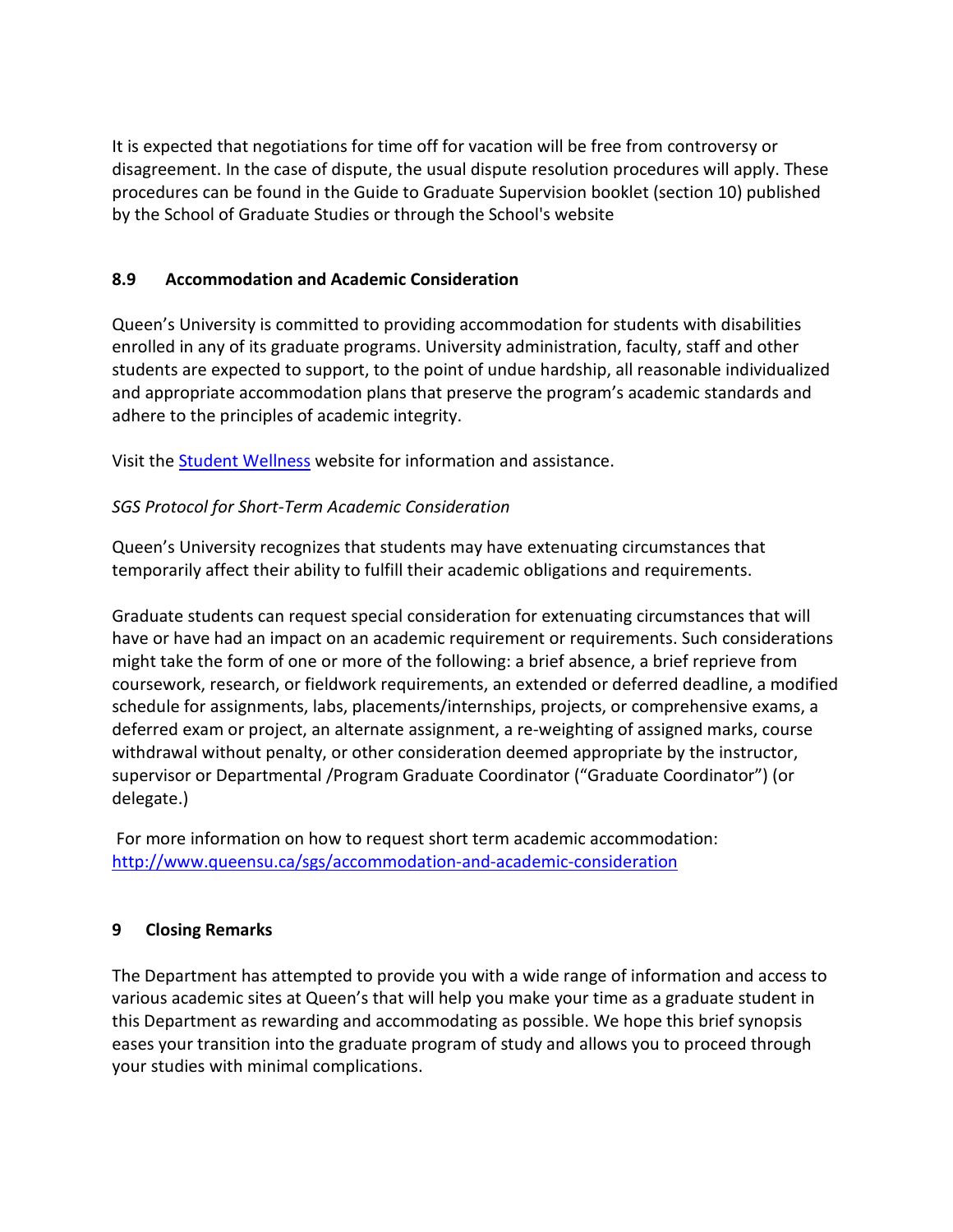You are entering advanced academic studies within a department that has developed a reputation for research excellence due to the efforts of previous generations of graduate students and their supervisors. We hope that your work will continue this tradition. Let me close by expressing the hope that you will have an enjoyable and intellectually stimulating stay at Queen's University.

If you have any questions of an academic, research, or personal nature, the first person to approach should always be your supervisor, though I am also always available for consultation. If you wish to discuss anything with me, I am available at any time that I do not have a prior commitment. The Graduate Program Assistant (Alicia Alves) will be pleased to make an appointment for you to see me and may also be able to help answer any outstanding questions that you may have.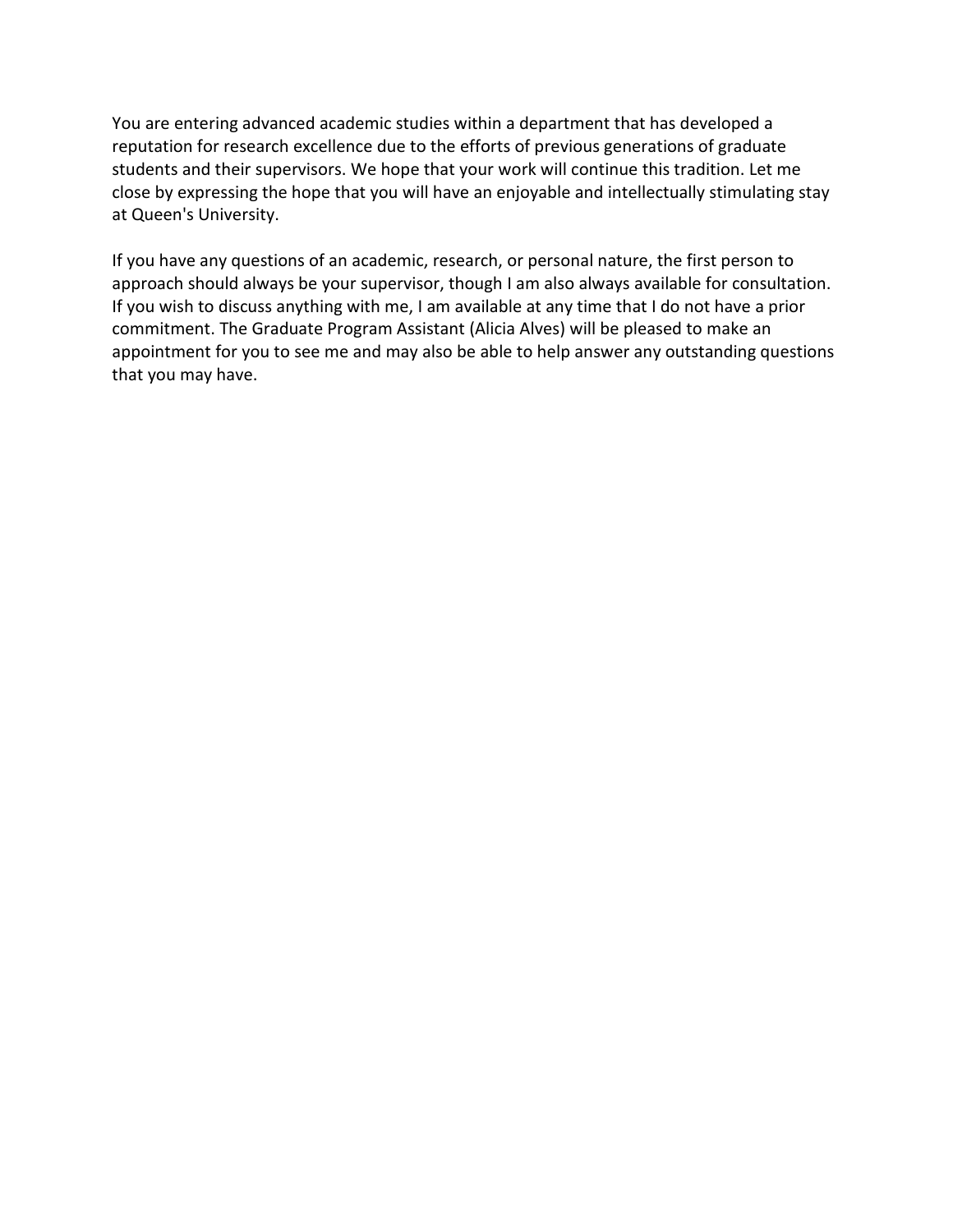# **Graduate Student Check List**

## **Required Information and Forms**

- 1) Academic Change Form
- 2) Bank account information (form or void cheque)
- 3) SIN, Social Insurance Number
- 4) TD1 forms (tax forms)
- 5) PhD. Student: Statement of intent with regards to PhD. Comprehensive
- 6) Safety forms and Department access
- 7) I.T. requirements form
- 8) AODA
- 9) Ph.D. Advisory Committee and Progress Reports

# *Additional information is required for Internationals Students*

- 10) UHIP, University Health Insurance Plan student must apply immediately upon arriving at Queen's
- 11) Register for a Social Insurance Number
- 12) Student Visa

# **FURTHER INFORMATION REGARDING THE ITEMS ON THE CHECK LIST**

# 1) Academic Change Form

This form is used to register you in your courses. You must complete the form with your supervisor.

[http://www.queensu.ca/registrar/sites/webpublish.queensu.ca.uregwww/files/files/SGS\\_Acad](http://www.queensu.ca/registrar/sites/webpublish.queensu.ca.uregwww/files/files/SGS_Academic_Change_Form.pdf) [emic\\_Change\\_Form.pdf](http://www.queensu.ca/registrar/sites/webpublish.queensu.ca.uregwww/files/files/SGS_Academic_Change_Form.pdf)

# 2) Bank account information (form or void cheque)

If you are being paid by your supervisor as a Research Assistant (RA), please bring Kate your banking information either a form or a blank cheque, you should write the word VOID across it. This cheque will only be used as proof of your banking information to allow us to have your pay directly deposited in to your account.

# 4) Tax forms (TA only)

If you received a Teaching Assistantship, you will need to fill out tax forms. This is to be completed and returned to the Queen's University, Human Resources Office (Fleming Hall, Stewart-Pollock Wing).

[https://www.canada.ca/en/revenue-agency/services/forms-publications/td1-personal-tax](https://www.canada.ca/en/revenue-agency/services/forms-publications/td1-personal-tax-credits-returns/td1-forms-pay-received-on-january-1-later/td1.html)[credits-returns/td1-forms-pay-received-on-january-1-later/td1.html](https://www.canada.ca/en/revenue-agency/services/forms-publications/td1-personal-tax-credits-returns/td1-forms-pay-received-on-january-1-later/td1.html)